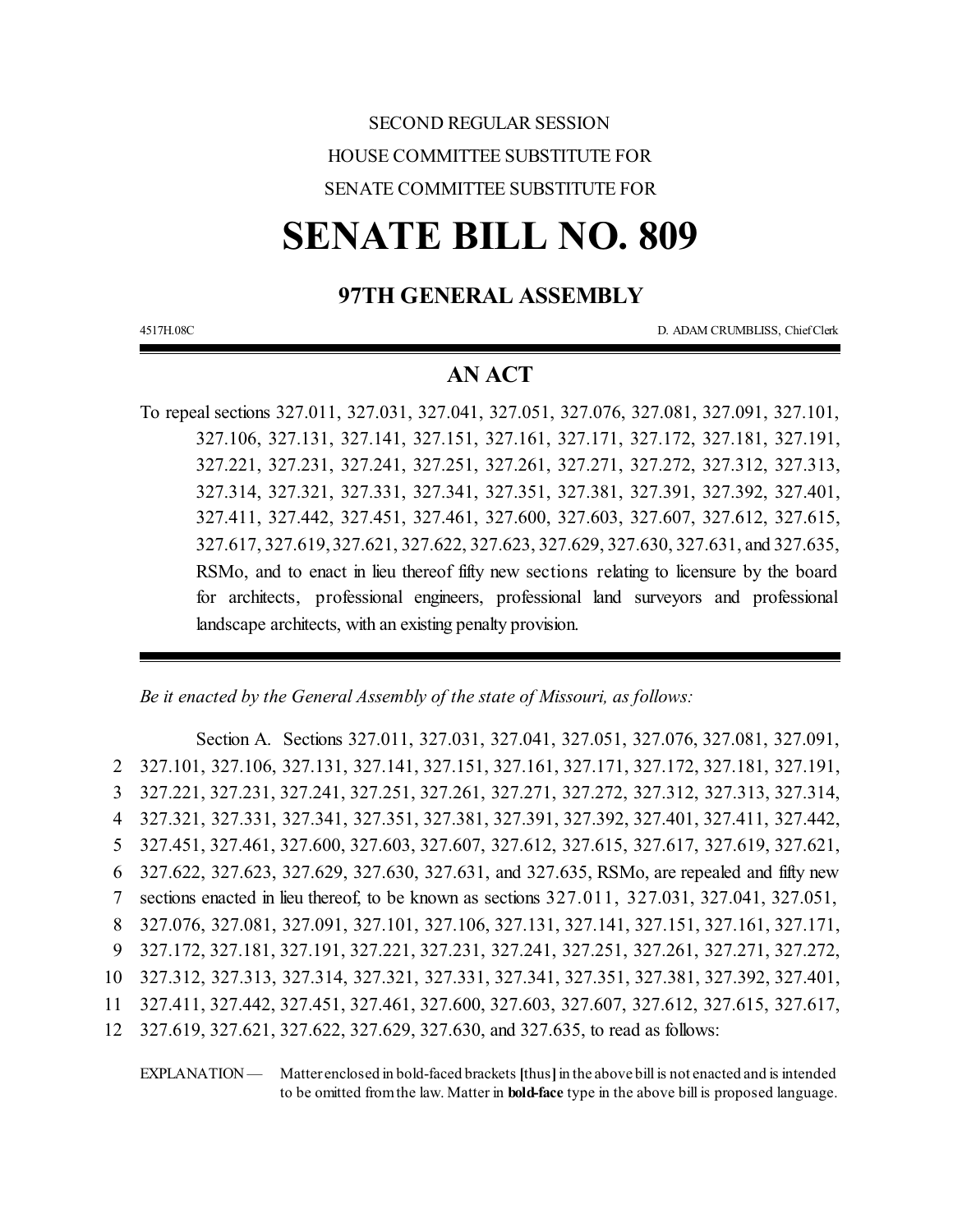327.011. As used in this chapter, the following words and terms shall have the meanings indicated:

 (1) "Accredited degree program from a school of architecture", a degree from any school or other institution which teaches architecture and whose curricula for the degree in question have been, at the time in question, certified as accredited by the National Architectural Accrediting Board;

 (2) "Accredited school of engineering", any school or other institution which teaches engineering and whose curricula on the subjects in question are or have been, at the time in question certified as accredited by the engineering accreditation commission of the accreditation board for engineering and technology or its successor organization;

 (3) "Accredited school of landscape architecture", any school or other institution which teaches landscape architecture and whose curricula on the subjects in question are or have been at the times in question certified as accredited by the Landscape Architecture Accreditation Board of the American Society of Landscape Architects;

 (4) "Architect", any person authorized pursuant to the provisions of this chapter to practice architecture in Missouri, as the practice of architecture is defined in section 327.091;

 (5) "Board", the Missouri board for architects, professional engineers, professional land surveyors and **professional** landscape architects;

 (6) "Corporation", any general business corporation, professional corporation or limited liability company;

 (7) **[**"Landscape architect", any person licensed pursuant to the provisions of sections 327.600 to 327.635 who is qualified to practice landscape architecture by reason of special knowledge and the use of biological, physical, mathematical and social sciences and the principles and methods of analysis and design of the land, has demonstrated knowledge and ability in such areas, and has been duly licensed as a landscape architect by the board on the basis of professional education, examination and experience in landscape architecture**] "Design coordination", the review and coordination of technical submissions prepared by othe rs including, as appropriate and without limitation, architects, professional engineers, professional land surveyors, professional landscape architects, and other consultants;**

 **(8) "Design survey", a survey which includes all activities required to gather information to support the sound conception, planning, de sign, construction, maintenance, and operation of design projects, but exclude the surveying of real property for the establishment of land boundaries, rights-of-way, easements, and the dependent or independent surveys or resurveys of the public land survey system;**

 **(9) "Incidental practice", the performance of other professional services licensed under chapter 327 that are related to a licensee's professional service, but are secondary**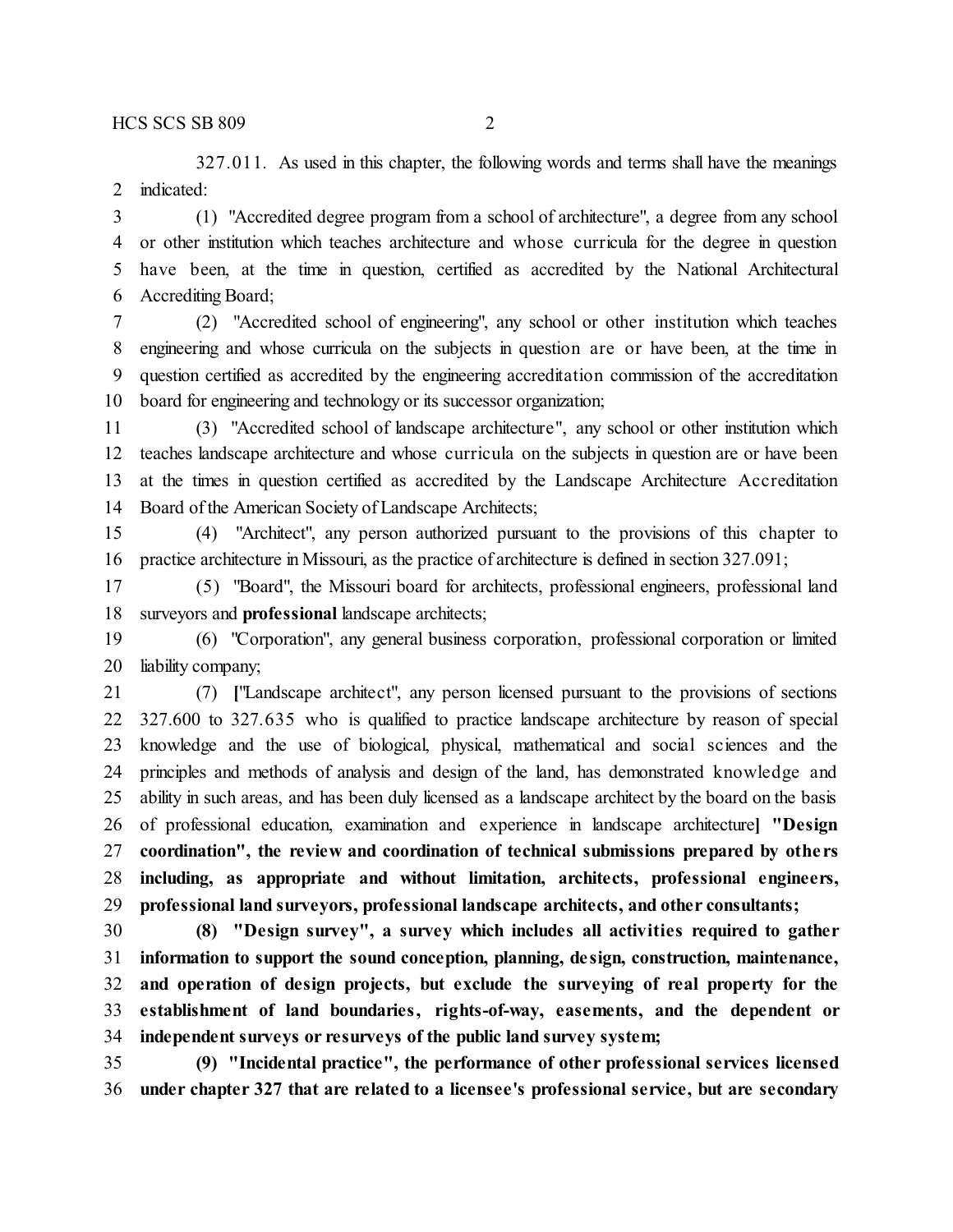$HCS$  SCS SB 809 3

 **and substantially less in scope and magnitude when compared to the professional services usually and normally performed by the licensee practicing in their licensed profession. This incidental professional service shall be safely and competently performed by the licensee without jeopardizing the health, safety, and welfare of the public. The licensee shall be qualified by education, training, and experience as determined by the board and in sections 327.091, 327.181, 327.272, and 327.600 and applicable board rules to perform such incidental professional service**;

 **[**(8)**] (10)** "Licensee", a person licensed to practice any profession regulated under this chapter or a corporation authorized to practice any such profession;

**[**(9)**] (11)** "Partnership", any partnership or limited liability partnership;

 **[**(10)**] (12)** "Person", any person, corporation, firm, partnership, association or other entity;

 **[**(11)**] (13)** "Professional engineer", any person authorized pursuant to the provisions of this chapter to practice as a professional engineer in Missouri, as the practice of engineering is defined in section 327.181;

 **[**(12)**] (14)** "Professional land surveyor", any person authorized pursuant to the provisions of this chapter to practice as a professional land surveyor in Missouri as the practice of land surveying is defined in section 327.272**;**

 **(15) "Professional landscape architect", any pe rson authorized pursuant to the provisions of this chapter to practice as a professional landscape architect in Missouri as the practice of landscape architecture is defined in section 327.600;**

 **(16) "Responsible charge", the independent direct control of a licensee's work and personal supervision of such work pertaining to the practice of architecture, engineering, land surveying, or landscape architecture**.

327.031. 1. The "Missouri Board for Architects, Professional Engineers, Professional Land Surveyors and **Professional** Landscape Architects" is hereby established and shall consist of fifteen members: a chairperson, who may be either an architect, a professional engineer, a professional land surveyor, or a **professional** landscape architect; three architects, who shall constitute the architectural division of the board; four professional engineers, who shall constitute its professional engineering division; three professional land surveyors, who shall constitute its professional land surveying division; three **professional** landscape architects, who shall constitute its **profe ssional** landscape architectural division; and a voting public member.

 2. After receiving his or her commission and before entering upon the discharge of his or her official duties, each member of the board shall take, subscribe to and file in the office of the secretary of state the official oath required by the constitution.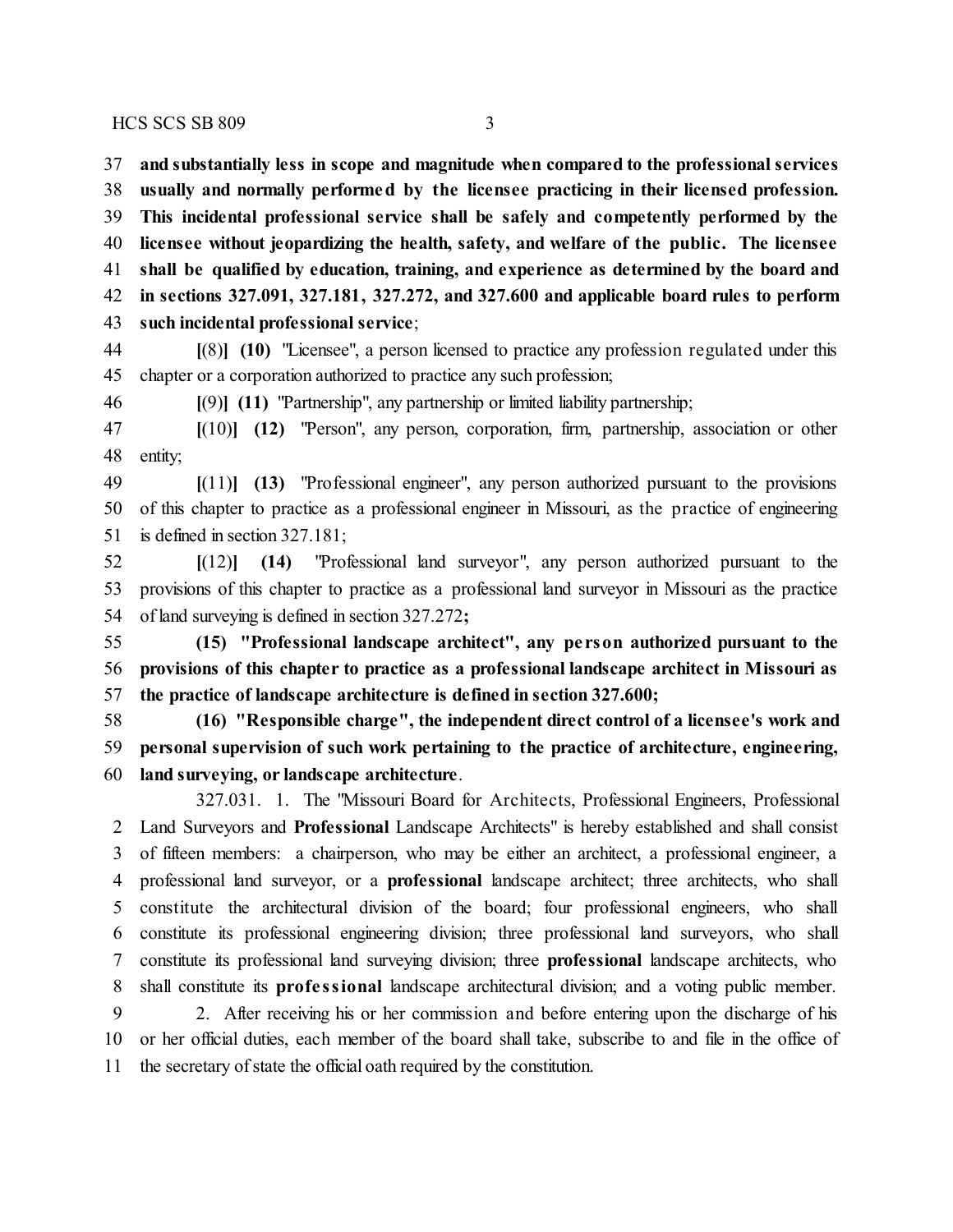3. The chairperson shall be the administrative and executive officer of the board, and it shall be his or her duty to supervise and expedite the work of the board and its divisions, and, at his or her election, when a tie exists between the divisions of the board, to break the tie by recording his or her vote for or against the action upon which the divisions are in disagreement. Each member of the architectural division shall have one vote when voting on an action pending before the board; each member of the professional engineering division shall have one vote when voting on an action pending before the board; each member of the professional land surveying division shall have one vote when voting on an action pending before the board; and each member of the **professional** landscape architectural division shall have one vote when voting on an action pending before the board. Every motion or proposed action upon which the divisions of the board are tied shall be deemed lost, and the chairperson shall so declare, unless the chairperson shall elect to break the tie as provided in this section. Eight voting members of the board, including at least one member of each division, shall constitute a quorum, respectively, for the transaction of board business.

 4. Each division of the board shall, at its first meeting in each even-numbered year, elect one of its members as division chairperson for a term of two years. Two voting members of each division of the board shall constitute a quorum for the transaction of division business. The chairpersons of the architectural division, professional engineering division, professional land surveying division, and **professional** landscape architectural division so elected shall be vice chairpersons of the board, and when the chairperson of the board is an architect, the chairperson of the architectural division shall be the ranking vice chairperson, and when the chairperson of the board is a professional engineer, the chairperson of the professional engineering division shall be the ranking vice chairperson, when the chairperson of the board is a professional land surveyor, the chairperson of the professional land surveying division shall be the ranking vice chairperson, and when the chairperson of the board is a **professional** landscape architect, the chairperson of the **profe ssional** landscape architectural division shall be the ranking vice chairperson. The chairperson of each division shall be the administrative and executive officer of his or her division, and it shall be his or her duty to supervise and expedite the work of the division, and, in case of a tie vote on any matter, the chairperson shall, at his or her election, break the tie by his or her vote. Every motion or question pending before the division upon which a tie exists shall be deemed lost, and so declared by the chairperson of the division, unless the chairperson shall elect to break such tie by his or her vote.

 5. Any person appointed to the board, except a public member, shall be a currently licensed architect, licensed professional engineer, licensed professional land surveyor **[**or registered**]** or licensed **professional** landscape architect in Missouri, as the vacancy on the board may require, who has been a resident of Missouri for at least five years, who has been engaged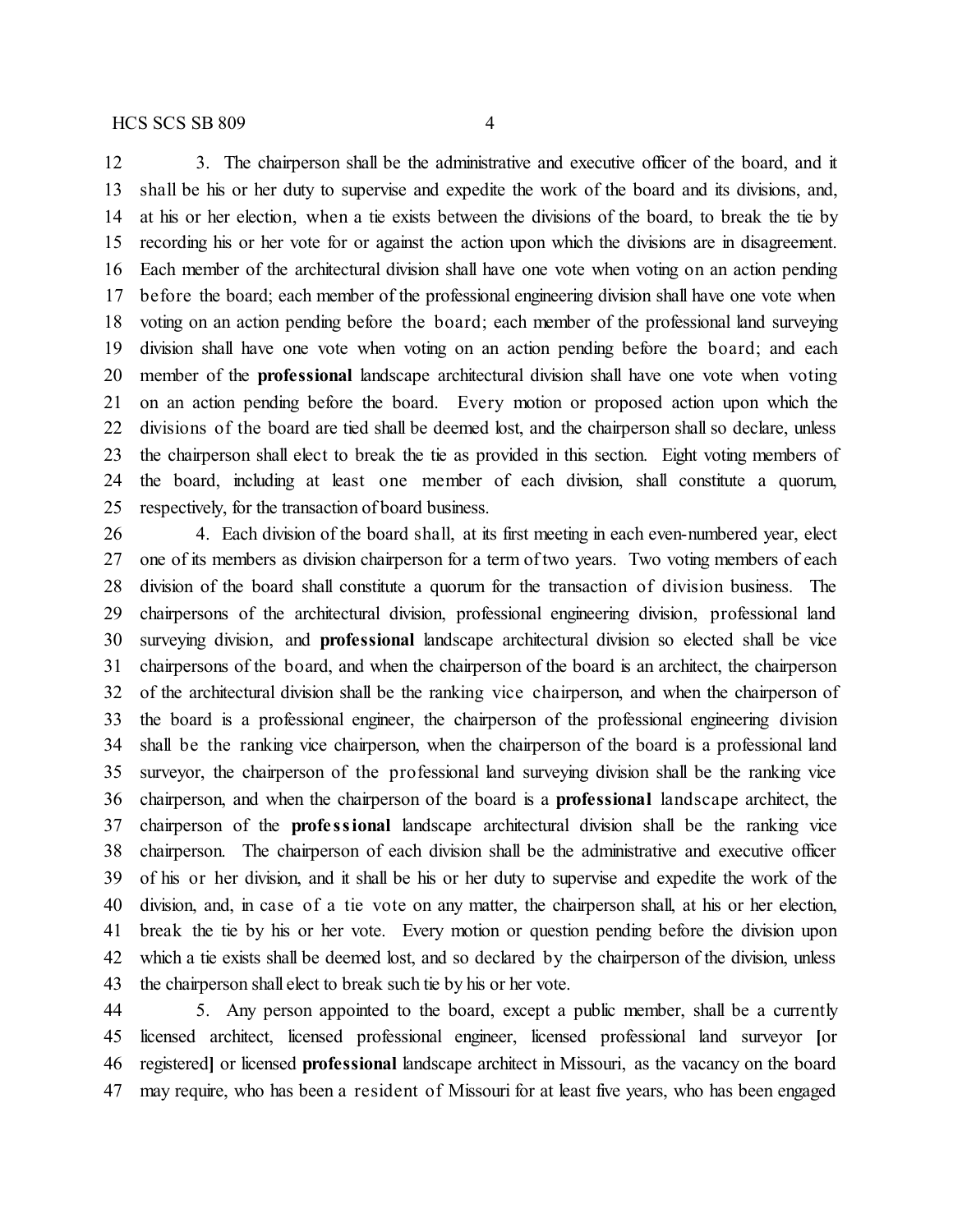in active practice as an architect, professional engineer, professional land surveyor or **professional** landscape architect, as the case may be, for at least ten consecutive years **as a Missouri licensee** immediately preceding such person's appointment**,** and who is and has been a citizen of the United States for at least five years immediately preceding such person's appointment. Active service as a faculty member while holding the rank of assistant professor or higher in an accredited school of engineering shall be regarded as active practice of engineering, for the purposes of this chapter. Active service as a faculty member, after meeting the qualifications required by section 327.314, while holding the rank of assistant professor or higher in an accredited school of engineering and teaching land surveying courses shall be regarded as active practice of land surveying for the purposes of this chapter. Active service as a faculty member while holding the rank of assistant professor or higher in an accredited school of landscape architecture shall be regarded as active practice of landscape architecture, for the purposes of this chapter. Active service as a faculty member while holding the rank of assistant professor or higher in an accredited school of architecture shall be regarded as active practice of architecture for the purposes of this chapter; provided, however, that no faculty member of an accredited school of architecture shall be eligible for appointment to the board unless such person has had at least three years' experience in the active practice of architecture other than in teaching. The public member shall be, at the time of appointment, a citizen of the United States; a resident of this state for a period of one year and a registered voter; a person who is not and never was a member of any profession licensed or regulated pursuant to this chapter or the spouse of such person; and a person who does not have and never has had a material, financial interest in either the providing of the professional services regulated by this chapter, or an activity or organization directly related to any profession licensed or regulated pursuant to this chapter. All members, including public members, shall be chosen from lists submitted by the director of the division of professional registration. The duties of the public member shall not include the determination of the technical requirements to be met for licensure or whether any person meets such technical requirements or of the technical competence or technical judgment of a licensee or a candidate for licensure.

 6. The governor shall appoint the chairperson and the other members of the board when a vacancy occurs either by the expiration of a term or otherwise, and each board member shall serve until such member's successor is appointed and has qualified. **[**Beginning August 28, 2010,**]** The position of chairperson shall rotate sequentially with an architect, then professional engineer, then professional land surveyor, then **professional** landscape architect, and shall be a licensee who has previously served as a member of the board. The appointment of the chairperson shall be for a term of four years which shall be deemed to have begun on the date of his or her appointment and shall end upon the appointment of the chairperson's successor.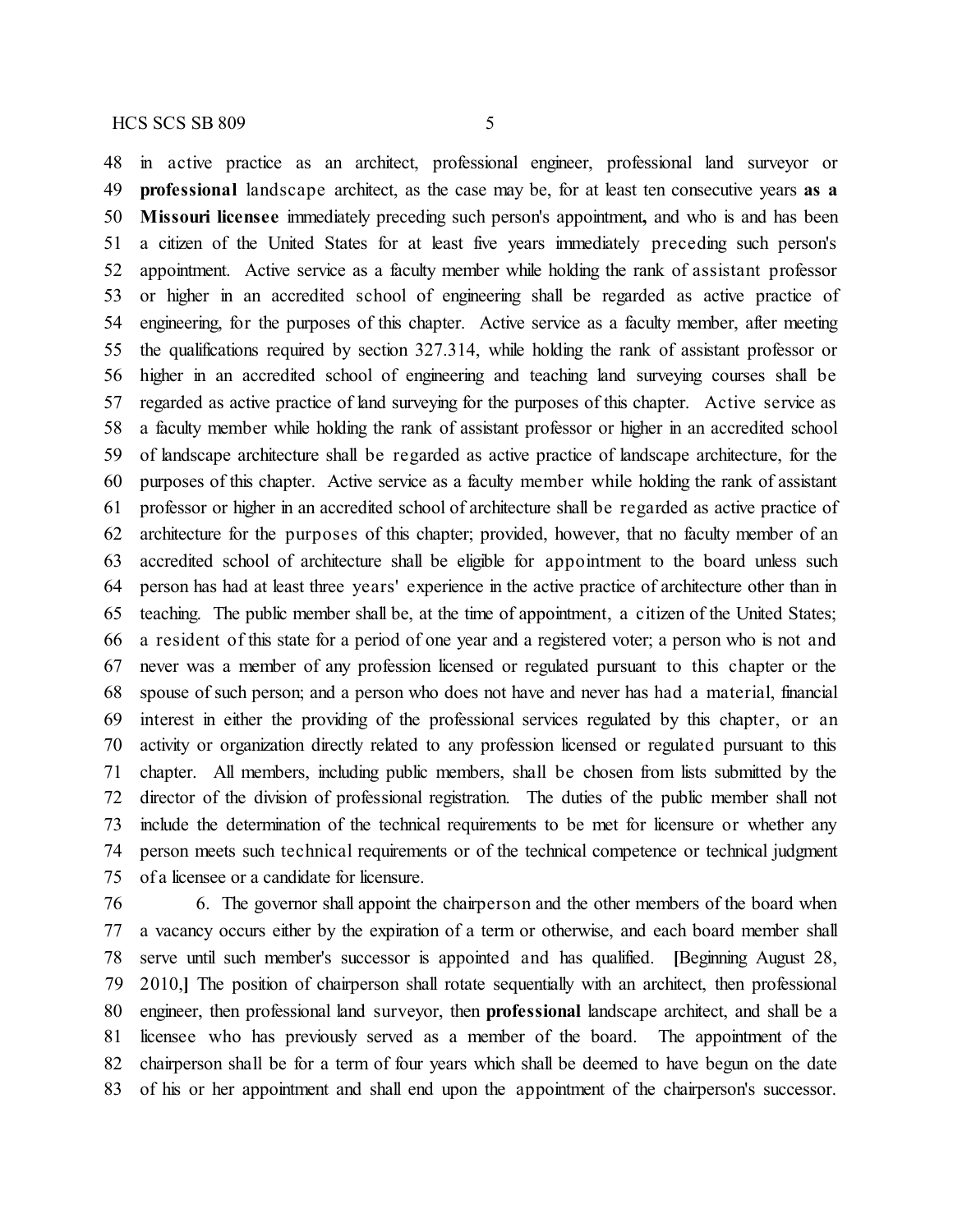The chairperson shall not serve more than one term. All other appointments, except to fill an unexpired term, shall be for terms of four years; but no person shall serve on the board for more than two consecutive four-year terms, and each four-year term shall be deemed to have begun on the date of the expiration of the term of the board member who is being replaced or reappointed, as the case may be. Any appointment to the board which is made when the senate is not in session shall be submitted to the senate for its advice and consent at its next session following the date of the appointment.

 7. In the event that a vacancy is to occur on the board because of the expiration of a term, then ninety days prior to the expiration, or as soon as feasible after a vacancy otherwise occurs, **the president of the Ame rican Institute of Architects/Missouri if the vacancy to be filled requires the appointment of an architect,** the president of the Missouri Society of Professional Engineers if the vacancy to be filled requires the appointment of **[**an**] a professional** engineer, the president of the Missouri Society of Professional Surveyors if the vacancy to be filled requires the appointment of a **professional** land surveyor, and the president of the Missouri Association of Landscape Architects if the vacancy to be filled requires the appointment of a **professional** landscape architect, shall submit to the director of the division of professional registration a list of five architects or five professional engineers, or five professional land surveyors, or five **profe ssional** landscape architects as the case may require, qualified and willing to fill the vacancy in question, with the recommendation that the governor appoint one of the five persons so listed; and with the list of names so submitted, the president of the appropriate organization shall include in a letter of transmittal a description of the method by which the names were chosen. This subsection shall not apply to public member vacancies.

 8. The board may sue and be sued as the Missouri board for architects, professional engineers, professional land surveyors and **professional** landscape architects, and its members need not be named as parties. Members of the board shall not be personally liable either jointly or severally for any act or acts committed in the performance of their official duties as board members, nor shall any board member be personally liable for any court costs which accrue in 111 any action by or against the board.

 **[**9. Upon appointment by the governor and confirmation by the senate of the landscape architectural division, the landscape architectural council is hereby abolished and all of its powers, duties and responsibilities are transferred to and imposed upon the Missouri board for architects, professional engineers, professional land surveyors and landscape architects established pursuant to this section. Every act performed by or under the authority of the Missouri board for architects, professional engineers, professional land surveyors and landscape architects shall be deemed to have the same force and effect as if performed by the landscape architectural council pursuant to sections 327.600 to 327.635. All rules and regulations of the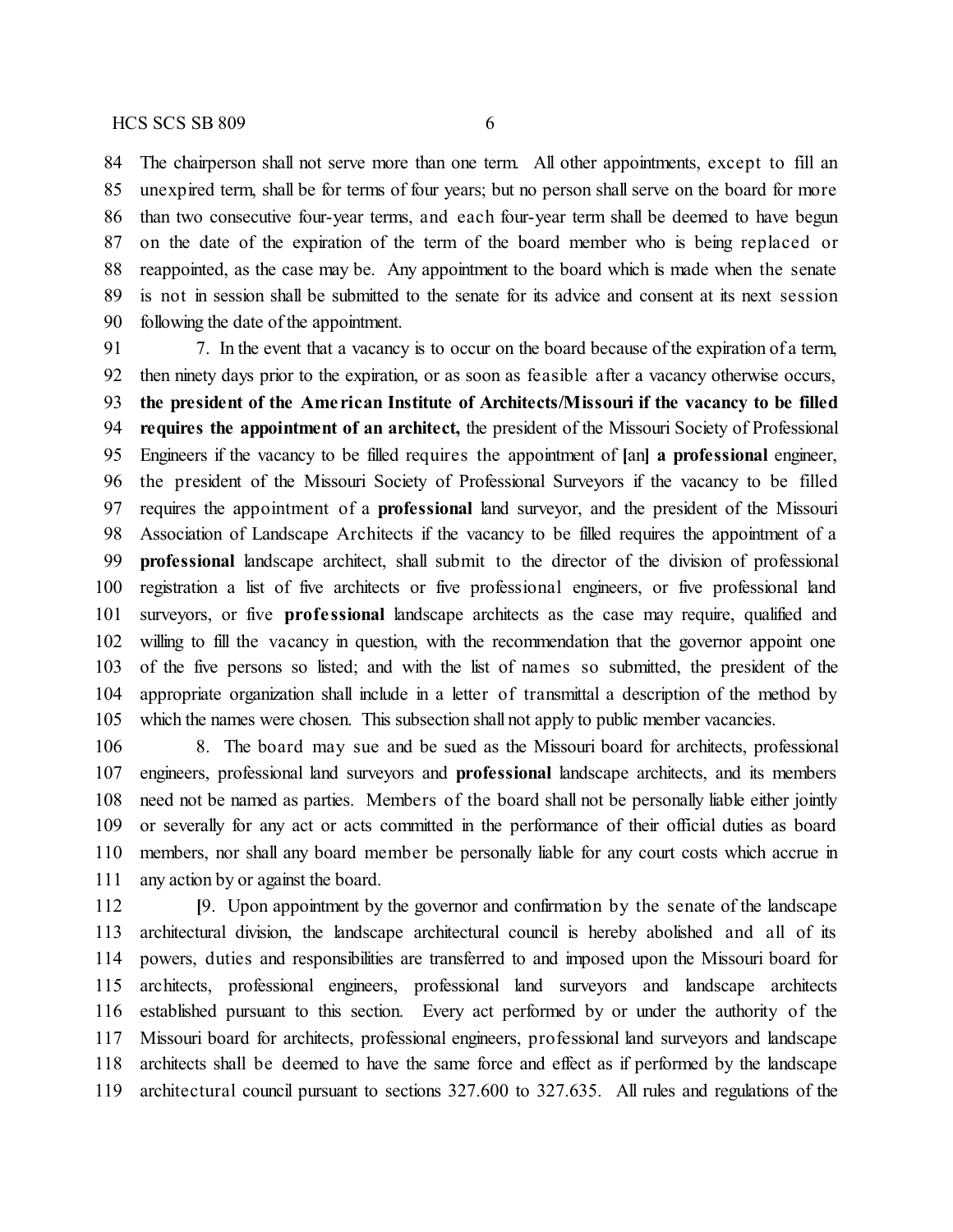landscape architectural council shall continue in effect and shall be deemed to be duly adopted rules and regulations of the Missouri board for architects, professional engineers, professional land surveyors and landscape architects until such rules and regulations are revised, amended or repealed by the board as provided by law, such action to be taken by the board on or before January 1, 2002.

 10. Upon appointment by the governor and confirmation by the senate of the landscape architectural division, all moneys deposited in the landscape architectural council fund created in section 327.625 shall be transferred to the state board for architects, professional engineers, professional land surveyors and landscape architects fund created in section 327.081. The landscape architectural council fund shall be abolished upon the transfer of all moneys in it to the state board for architects, professional engineers, professional land surveyors and landscape architects.**]**

327.041. 1. The board shall have the duty and the power to carry out the purposes and to enforce and administer the provisions of this chapter, to require, by summons or subpoena, with the vote of two-thirds of the voting board members, the attendance and testimony of witnesses, and the production of drawings, plans, plats, specifications, books, papers or any document representing any matter under hearing or investigation, pertaining to the issuance, probation, suspension or revocation of certificates of registration or certificates of authority provided for in this chapter, or pertaining to the unlawful practice of architecture, professional engineering, professional land surveying or **professional** landscape architecture.

 2. The board shall, within the scope and purview of the provisions of this chapter, prescribe the duties of its officers and employees and adopt, publish and enforce the rules and regulations of professional conduct which shall establish and maintain appropriate standards of competence and integrity in the professions of architecture, professional engineering, professional land surveying and **professional** landscape architecture, and adopt, publish and enforce procedural rules and regulations as may be considered by the board to be necessary or proper for the conduct of the board's business and the management of its affairs, and for the effective administration and interpretation of the provisions of this chapter. Any rule or portion of a rule, as that term is defined in section 536.010, that is created under the authority delegated in this chapter shall become effective only if it complies with and is subject to all of the provisions of chapter 536 and, if applicable, section 536.028. This section and chapter 536 are nonseverable and if any of the powers vested with the general assembly pursuant to chapter 536 to review, to delay the effective date or to disapprove and annul a rule are subsequently held unconstitutional, then the grant of rulemaking authority and any rule proposed or adopted after August 28, 2001, shall be invalid and void.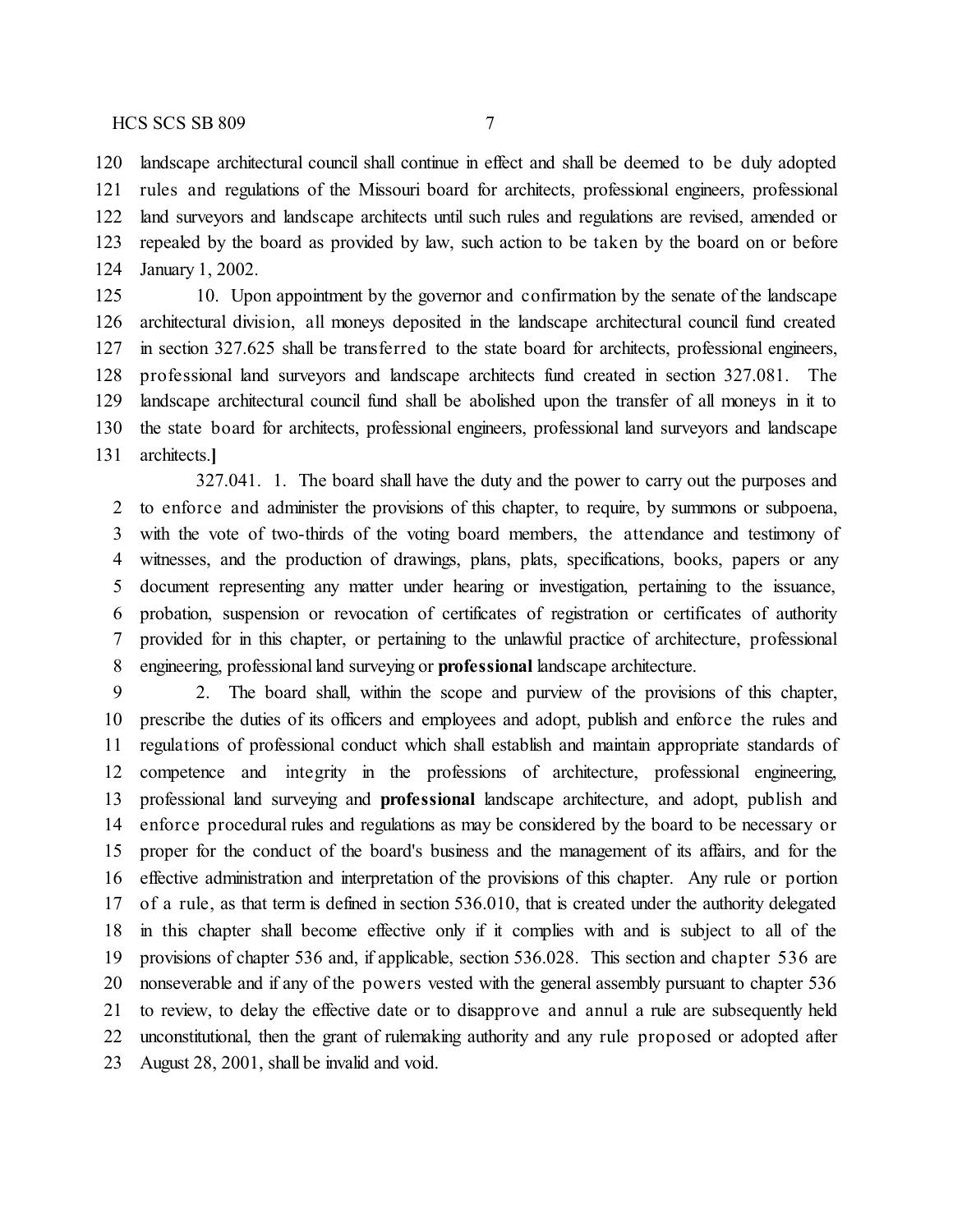3. Rules promulgated by the board pursuant to sections 327.272 to 327.635 shall be consistent with and shall not supersede the rules promulgated by the department of natural resources pursuant to chapter 60.

327.051. 1. The board shall meet at least twice a year at such times and places as are fixed by the board.

 2. The board may appoint and employ legal counsel and such board personnel, as defined in subdivision (4) of subsection 10 of section 324.001, as it deems necessary within the appropriation therefor.

 3. The board shall keep records of its official acts and decisions and certified copies of any such records attested by the executive director with the board's seal affixed shall be received as evidence in all courts to the same extent as the board's original records would be received.

 4. Each member of the board shall receive as compensation an amount set by the board not to exceed **[**fifty**] seventy-five** dollars for each day devoted to the affairs of the board, and shall be entitled to reimbursement of such member's expenses necessarily incurred in the discharge of such member's official duties.

327.076. 1. Any person who practices architecture, engineering, land surveying, or landscape architecture, as defined in sections 327.011 to 327.635, or who holds himself or herself out as able to practice such profession and who is not the holder of a currently valid license or certificate of authority in Missouri, and who is not exempt from holding such a license or certificate, is guilty of a class A misdemeanor. As used in this **[**section**] chapter,** "practice" shall not include the rendering of opinions or giving of testimony in a civil or criminal proceeding by a licensed professional.

 2. The board may cause a complaint to be filed with the administrative hearing commission, as provided in chapter 621, against any unlicensed person who:

 (1) Engages in or offers to render or engage in the practice of architecture, professional engineering, **professional** land surveying, or **professional** landscape architecture;

 (2) Uses or employs titles defined and protected by this chapter, or implies authorization to provide or offer professional services, or otherwise uses or advertises any title, word, figure, sign, card, advertisement, or other symbol or description tending to convey the impression that the person is licensed or holds a certificate of authority to practice architecture, professional engineering, **professional** land surveying, or **professional** landscape architecture;

 (3) Presents or attempts to use another person's license, seal, or certificate of authority as his or her own;

 (4) Attempts to use an expired, suspended, revoked, or nonexistent license or certificate of authority;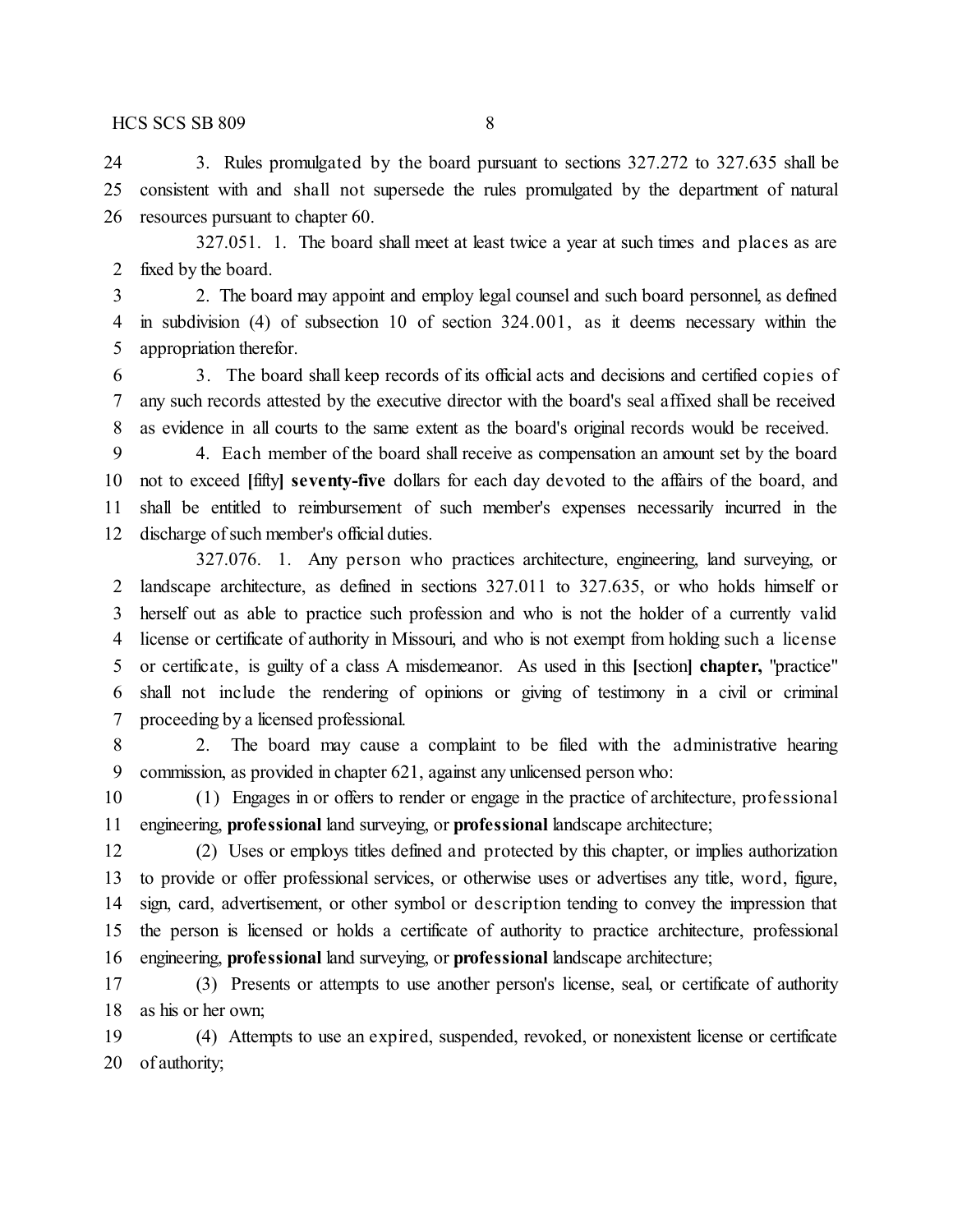(5) Affixes his or her or another architect's, **professional** engineer's, **professional** land surveyor's, or **professional** landscape architect's seal on any plans, drawings, specifications or reports which have not been prepared by such person or under such person's immediate personal supervision care;

 (6) Gives false or forged evidence of any kind to the board or any member of the board in obtaining or attempting to obtain a certificate of licensure in this state or any other state or jurisdiction;

 (7) Knowingly aids or abets an unlicensed or unauthorized person who engages in any prohibited activity identified in this subsection;

 (8) Violates any provision of the code of professional conduct or other rule adopted by the board; or

(9) Violates any provision of subsection 2 of section 327.441.

 3. When reviewing complaints against unlicensed persons, the board may initiate an investigation and take all measures necessary to find the facts of any potential violation, including issuing subpoenas to compel the attendance and testimony of witnesses and the disclosure of evidence, and may request the attorney general to bring an action to enforce the subpoena.

 4. If the board files a complaint with the administrative hearing commission, the proceedings shall be conducted in accordance with the provisions of chapter 621. Upon a finding by the administrative hearing commission that the grounds provided in subsection 2 of this section for disciplinary action are met, the board may, either singularly or in combination with other provisions of this chapter, impose a civil penalty as provided for in section 327.077 against the person named in the complaint.

327.081. 1. All funds received pursuant to the provisions of this chapter shall be deposited in the state treasury to the credit of the "State Board for Architects, Professional Engineers, **Professional** Land Surveyors and **Profe ssional** Landscape Architects Fund" which is hereby established. All expenditures authorized by this chapter shall be paid from funds appropriated to the board by the general assembly from this fund.

 2. The provisions of section 33.080 to the contrary notwithstanding, money in this fund shall not be transferred and placed to the credit of general revenue until the amount in the fund at the end of the biennium exceeds two times the amount of the appropriation from the board's funds for the preceding fiscal year or, if the board requires by rule permit renewal less frequently than yearly, then three times the appropriation from the board's funds for the preceding fiscal year. The amount, if any, in the fund which shall lapse is that amount in the fund which exceeds the appropriate multiple of the appropriations from the board's funds for the preceding fiscal year.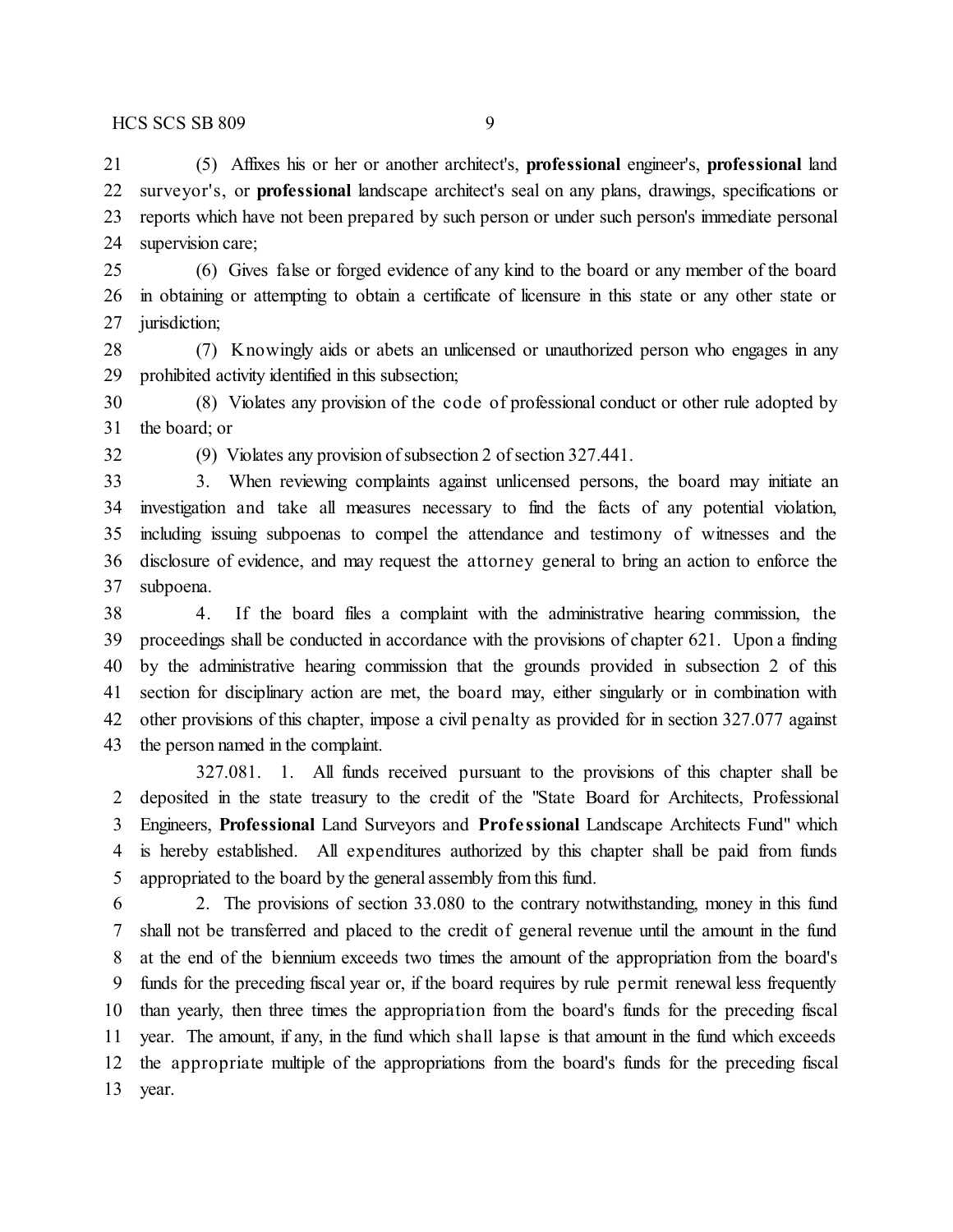327.091. **1.** Any person practices as an architect in Missouri who renders or offers to render or represents himself or herself as willing or able to render service or creative work which requires architectural education, training and experience, including services and work such as consultation, evaluation, planning, aesthetic and structural design, the preparation of drawings, specifications and related documents, and the coordination of services furnished by structural, civil, mechanical and electrical engineers and other consultants as they relate to architectural work in connection with the construction or erection of any private or public building, building structure, building project or integral part or parts of buildings or of any additions or alterations thereto; or who uses the title "architect" or the terms "architect" or "architecture" or "architectural" alone or together with any words other than "landscape" that indicate or imply that such person is or holds himself or herself out to be an architect.

 **2. Architects shall be in responsible charge of all architectural design of buildings and structure s that can affect the health, safety, and welfare of the public within their scope of practice.**

327.101. No person shall practice architecture in Missouri as defined in section 327.091 unless and until there is issued to the person a license or a certificate of authority certifying that the person has been duly licensed as an architect or authorized to practice architecture, in Missouri, and unless such license has been renewed as hereinafter specified; provided, however, that nothing in this chapter shall apply to the following persons:

 (1) Any person who is an employee of a person holding a currently valid license as an architect or who is an employee of any person holding a currently valid certificate of authority pursuant to this chapter, and who performs architectural work under the direction and continuing supervision of and is checked by one holding a currently valid license as an architect pursuant 10 to this chapter;

 (2) Any person who is a regular full-time employee who performs architectural work for the person's employer if and only if all such work and service so performed is in connection with a facility owned or wholly operated by the employer and which is occupied by the employer of the employee performing such work or service, and if and only if such work and service so performed do not endanger the public health or safety;

 (3) Any holder of a currently valid license **or certificate of authority** as a professional engineer who performs only such **[**architectural work**] architecture** as **[**is**]** incidental **practice** and necessary to the completion of **[**engineering work**] professional services** lawfully being performed by such licensed professional engineer;

 (4) Any person who is a **professional** landscape architect, city planner or regional planner who performs work consisting only of consultations concerning and preparation of master plans for parks, land areas or communities, or the preparation of plans for and the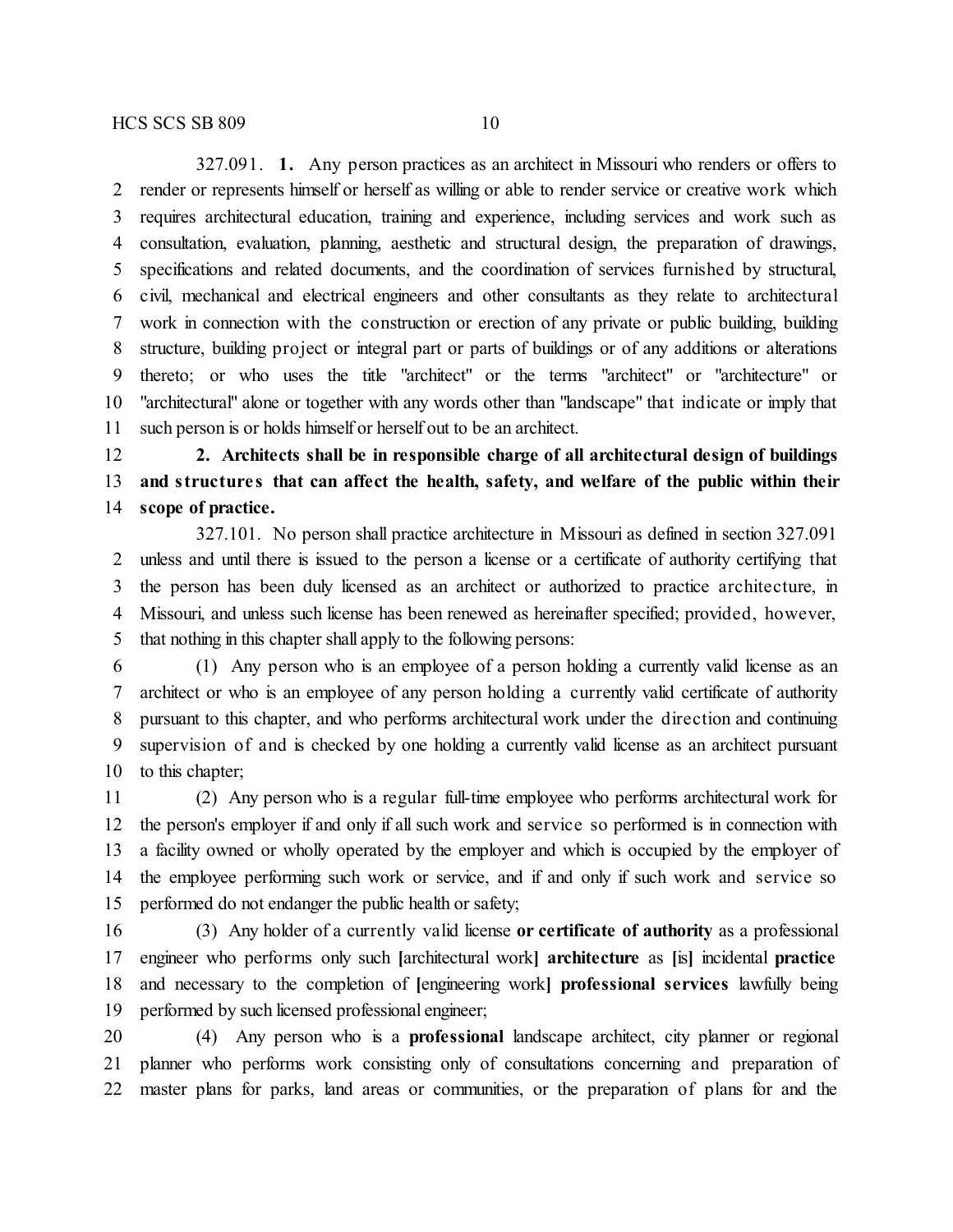HCS SCS SB 809 11

 supervision of the planting and grading or the construction of walks and paving for parks or land areas and such other minor structural features as fences, steps, walls, small decorative pools and other construction not involving structural design or stability and which is usually and customarily included within the area of work of a **profe ssional** landscape architect or planner; (5) Any person who renders architectural services in connection with the construction, remodeling or repairing of any privately owned building described in paragraphs (a), (b), (c), (d), and (e) which follow, and who indicates on any drawings, specifications, estimates, reports or other documents furnished in connection with such services that the person is not a licensed

architect:

(a) A dwelling house; or

 (b) A multiple family dwelling house, flat or apartment containing not more than two families; or

 (c) A commercial or industrial building or structure which provides for the employment, assembly, housing, sleeping or eating of not more than nine persons; or

 (d) Any one structure containing less than **[**twenty**] two** thousand **[**cubic**] square** feet, except as provided in (b) and (c) above, and which is not a part or a portion of a project which contains more than one structure; or

(e) A building or structure used exclusively for farm purposes;

 (6) Any person who renders architectural services in connection with the remodeling or repairing of any privately owned **[**building described in paragraphs (a), (c), (d) and (e) of subdivision (5) of this section or for a**]** multiple family dwelling house, flat or apartment containing **[**not more than**] three or** four families, **provided that the alteration, renovation, or remodeling does not affect architectural or engineering safety features of the building** and who indicates on any drawings, specifications, estimates, reports or other documents furnished in connection with such services that the person is not a licensed architect;

 (7) Any person or corporation who is offering, but not performing or rendering, architectural services if the person or corporation is licensed to practice architecture in the state or country of residence or principal place of business.

327.106. Notwithstanding any provisions of this chapter to the contrary, any applicant for a license to practice architecture who holds a valid license to practice architecture in Canada shall be licensed to practice architecture in this state, if such applicant holds certification pursuant to the terms of the **[**Inter-Recognition**] Mutual Recognition** Agreement between the National Council of Architectural Registration Boards (NCARB) and the Canadian Architectural **[**Councils**] Licensing Authorities** and provided the applicant meets all other qualifications for licensure as an architect as provided in this chapter.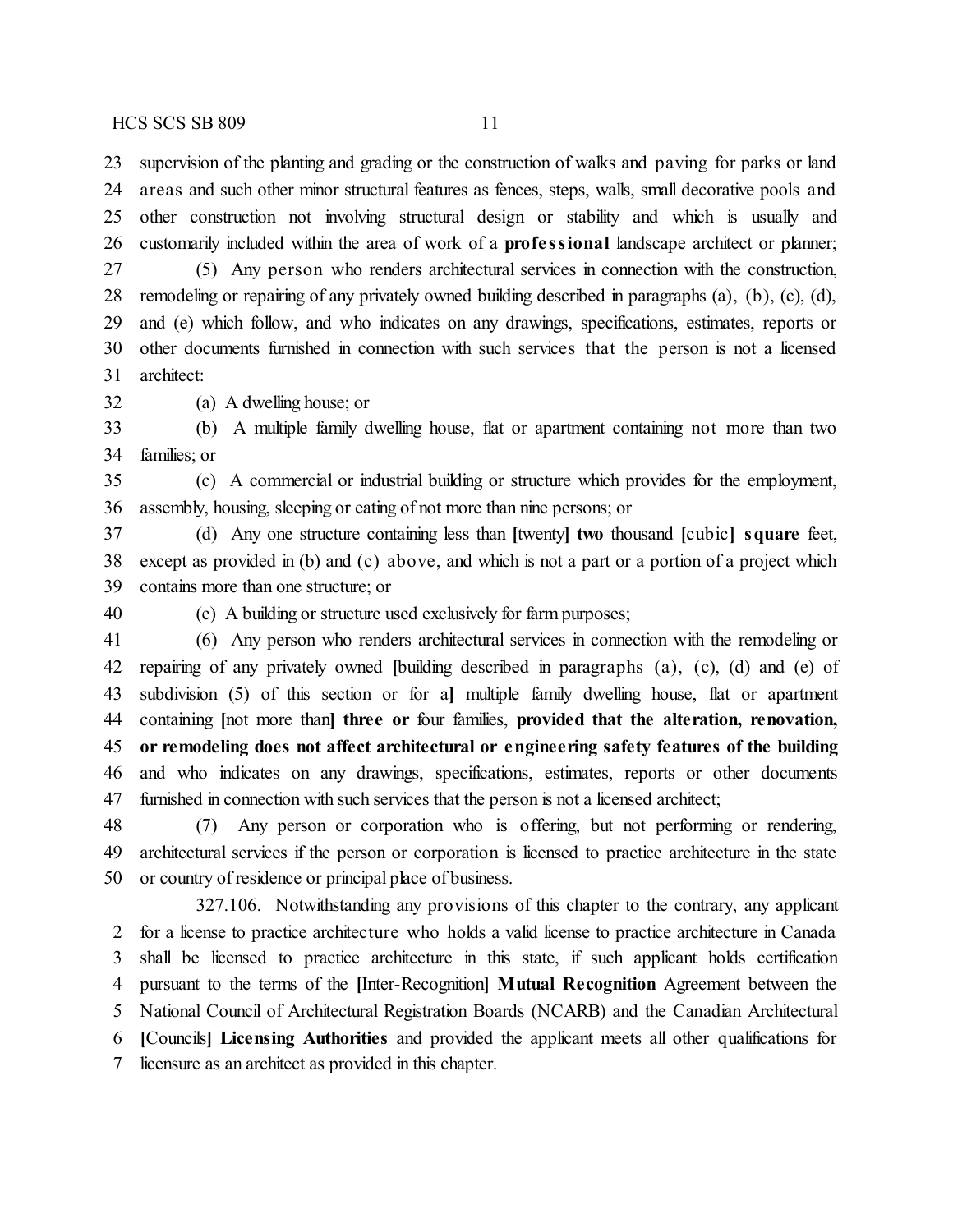327.131. **[**1.**]** Any person may apply to the board for **[**examination and license**] licensure** as an architect who is over the age of twenty-one, is of good moral character, **[**and is a graduate of and holds**] has acquired** an accredited degree from an accredited degree program from a school of architecture **[**and has acquired at least three years of satisfactory architectural experience**] , holds a certified Intern Development Program (IDP) record with the National Council of Architectural Registration Boards, and has taken and passed all divisions of the Architect Registration Examination**. **[**Prior to January 1, 2012, any applicant who possesses the age and character qualifications as provided in this subsection and who has acquired a combined total of twelve years of education, above the high school level, and satisfactory architectural experience may apply to the board for examination and licensure as an architect. Beginning January 1, 2012, all new applicants shall hold an accredited degree from an accredited degree program from a school of architecture.

 2. The board shall provide by rule what shall constitute satisfactory architectural experience, based upon recognized education and training equivalents.

 3. Beginning January 1, 2002, each applicant who has graduated with an accredited degree from an accredited degree program from a school of architecture shall complete the intern development program (IDP) as defined in the IDP Guidelines: Intern Development Program, 1994, as published by the National Council of Architectural Registration Boards, as amended. Completion of the intern development program shall be deemed to be satisfactory architectural experience.**]**

327.141. Applications for **[**examination and license**] licensure** as an architect shall be typewritten on prescribed forms furnished to the applicant. The application shall contain the applicant's statements showing the applicant's education, experience, results of previous architectural licensing examinations, if any, and such other pertinent information as the board may require. Each application shall contain a statement that it is made under oath or affirmation and that its representations are true and correct to the best knowledge and belief of the person signing the application, subject to the penalties of making a false affidavit or declaration and shall be accompanied by the required fee.

327.151. 1. After **[**the board**] it** has **been** determined **[**upon such inquiry and by such methods as it may consider proper**]** that **[**such**] an** applicant possesses the qualifications entitling **[**such**] the** applicant to be examined, each applicant for examination and **[**license**] licensure** as an architect shall appear before the board or its representatives for examination at the time and place specified **[**by the board in a written notice to each such applicant, provided that an examination shall be given at least once in each calendar year**]**.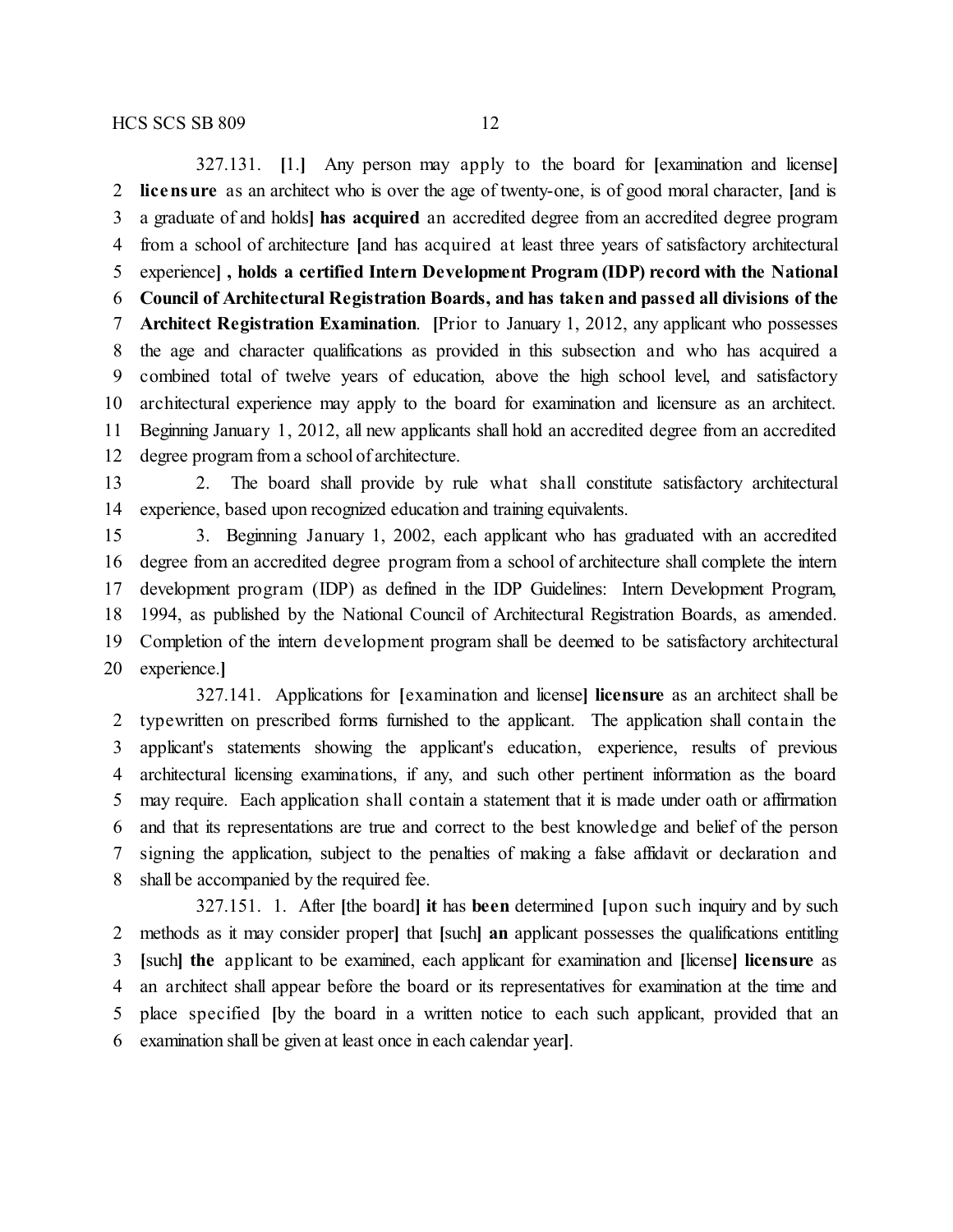2. The **[**written**]** examination or examinations shall be of such form, content and duration as determined by the architectural division of the board to thoroughly test the qualifications of each applicant to practice architecture in Missouri.

 3. An applicant to be eligible for **[**license**] licensure** shall make a passing grade on each examination. The "passing grade" shall be fixed by the board but it shall never be higher than the current "passing grade" determined by the National Council of Architectural Registration Boards.

14 4. Any person who passes the examination or examinations prescribed by the board shall be entitled to be licensed as an architect in Missouri, subject to the other provisions of this chapter.

327.161. If an applicant fails to make the grade specified in section 327.151, the applicant may apply for reexamination, by **[**section, on a form furnished to the applicant. If the application is approved, the applicant may take another examination, no sooner than six months after the date of the failed examination**] division, in accordance with the guidelines established by the National Council of Architectural Registration Boards or it successor**.

327.171. 1. The professional license, issued to every architect in Missouri, including certificates of authority issued to corporations as provided in section 327.401, shall be renewed on or before the certificate renewal date, provided that the required fee is paid. The board may establish, by rule, continuing education requirements as a condition to renewing the license of an architect, provided that the board shall not require more professional development hours than that which is recommended by the American Institute of Architects or its successor organization, but not to exceed thirty such hours. The license of any architect or the certificate of authority issued to any corporation which is not renewed **[**within three months of**] by** the certificate renewal date shall **[**be suspended automatically, subject to the right of the holder of such suspended certificate to have the certificate reinstated within nine months of the date of suspension, if the reinstatement fee is paid. Any license or certificate of authority suspended and not reinstated within nine months of the suspension date, as provided in this section, shall**]** expire **on the renewal date** and be void and the holder of such expired certificate shall have no rights or privileges under such license or certificate; but any person or corporation whose certificate has expired as provided in this section may within **three months of the certificate renewal date or at** the discretion of the board, upon payment of the required fee, be **renewed,** relicensed**,** or reauthorized under such person's or such corporation's original license number.

 2. Each application for the renewal of a license or of a certificate of authority shall be on a form furnished to the applicant and shall be accompanied by the required fee, but no renewal fee need be paid by any architect over the age of seventy-five.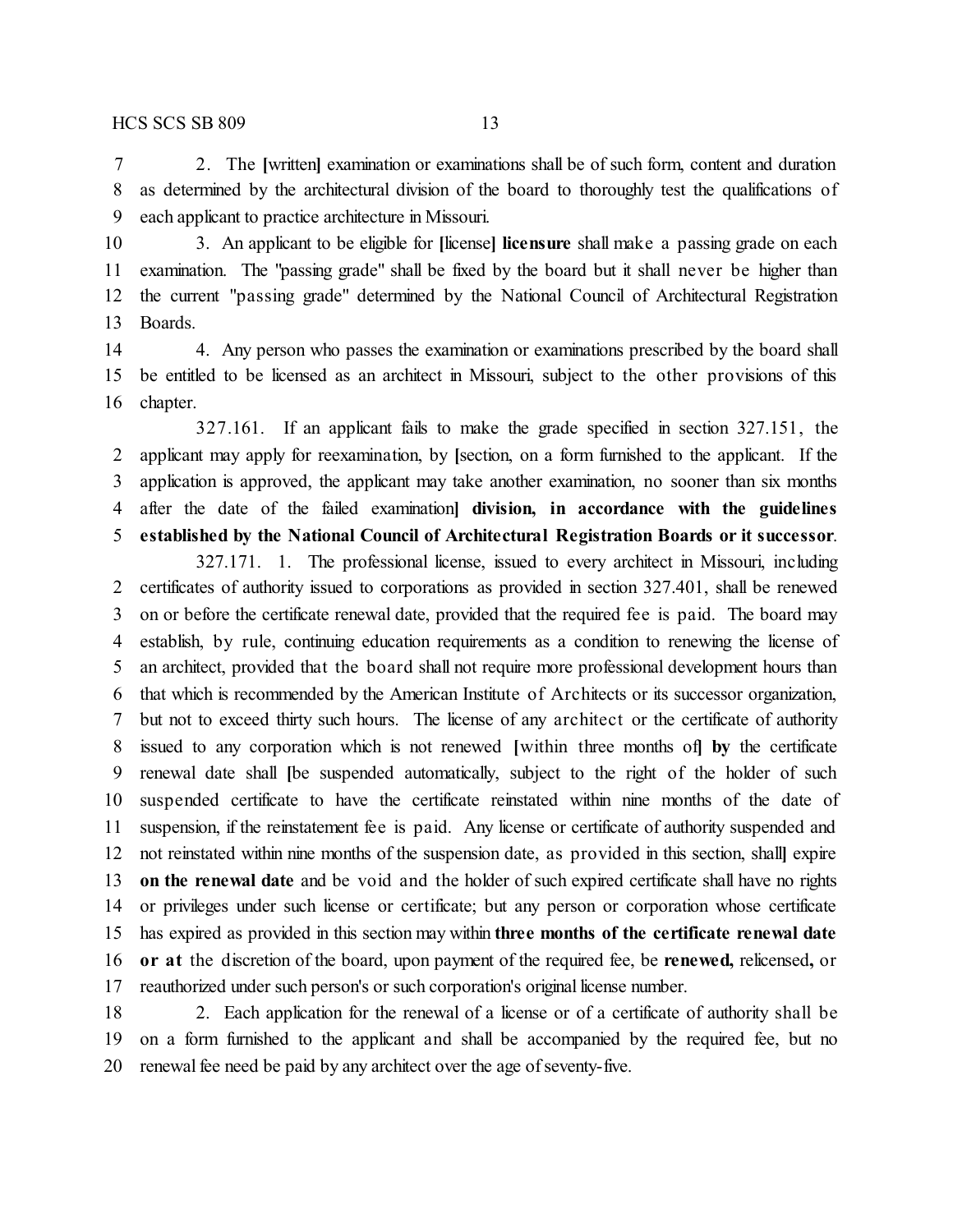327.172. 1. An architect licensed in this state may apply to the board for inactive license status on a form furnished by the board. Upon receipt of the completed inactive status application form and the board's determination that the licensee meets the requirements established by rule, the board shall declare the licensee inactive and shall place the licensee on an inactive status list. A person whose license is inactive shall not offer or practice architecture within this state, but may continue to use the title "architect".

 2. If a licensee is granted inactive status, the licensee may return to active status by notifying the board in advance of such intention, by paying appropriate fees as determined by the board, and by meeting all established requirements of the board including the demonstration of current knowledge, competency, and skill in the practice of architecture as a condition of **[**reinstatement**] reactivation**.

 3. In the event an inactive licensee does not maintain a current license in any state for a five-year period immediately prior to requesting **[**reinstatement**] reactivation**, that person may be required to take an examination as the board deems necessary to determine such person's qualifications. Such examination shall cover areas designed to demonstrate the proficiency in current methods of architecture.

327.181. 1. Any person practices in Missouri as a professional engineer who renders or offers to render or holds himself or herself out as willing or able to render any service or creative work, the adequate performance of which requires engineering education, training, and experience in the application of special knowledge of the mathematical, physical, and engineering sciences to such services or creative work as consultation, investigation, evaluation, planning and design of engineering works and systems, **[**engineering**]** teaching of advanced engineering subjects or courses related thereto, **[**engineering**] design** surveys **and studies**, the **design** coordination of services furnished by **[**structural, civil, mechanical and electrical**]** engineers and other consultants as they relate to engineering work**, construction observation** and the inspection of construction for the purpose of compliance with drawings and specifications, any of which embraces such service or work either public or private, in connection with any utilities, structures, buildings, machines, equipment, processes, work systems or projects and including such architectural work as is incidental to the practice of engineering; or who uses the title "professional engineer" or "consulting engineer" or the word "engineer" alone or preceded by any word indicating or implying that such person is or holds himself or herself out to be a professional engineer, or who shall use any word or words, letters, figures, degrees, titles or other description indicating or implying that such person is a professional engineer or is willing or able to practice engineering.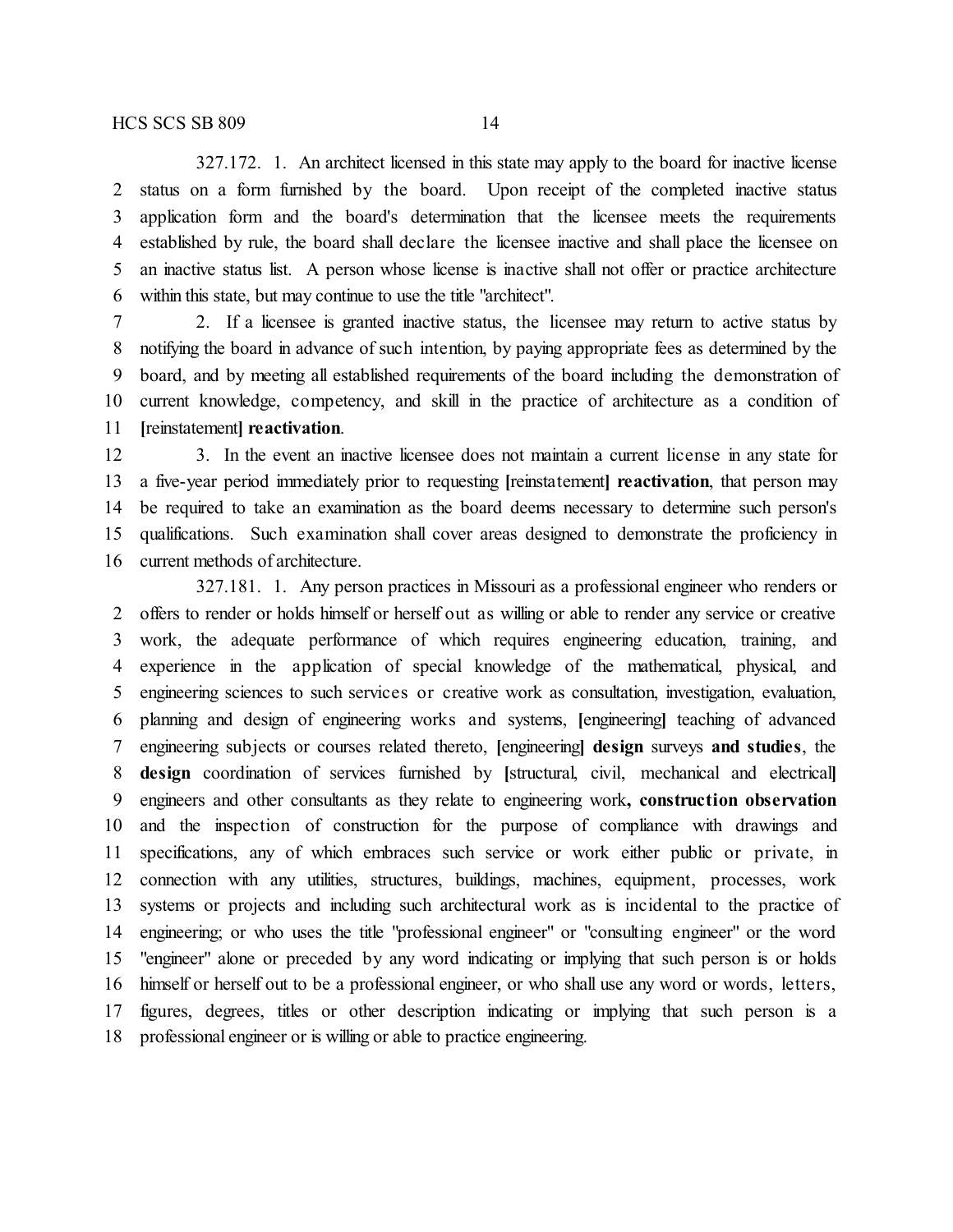## 2. **Professional engineers shall be inresponsible charge of all engineering design of buildings, structures, products, machines, processes, andsystems that canaffect the health, safety, and welfare of the public within their scope of practice.**

**3.** Notwithstanding any provision of subsection 1 of this section, any person using the

 word "engineer", "engineers", or "engineering", alone or preceded by any word, or in combination with any words, may do so without being subject to disciplinary action by the board so long as such use is reflective of that person's profession or vocation and is clearly not indicating or implying that such person is holding himself or herself out as being a professional engineer or is willing or able to practice engineering as defined in this section.

327.191. No person shall practice as a professional engineer in Missouri, as defined in section 327.181 unless and until there is issued to such person a professional license or a certificate of authority certifying that such person has been duly licensed as a professional engineer or authorized to practice engineering in Missouri, and unless such license or certificate has been renewed as provided in section 327.261; provided that section 327.181 shall not be construed to prevent the practice of engineering by the following persons:

 (1) Any person who is an employee of a person holding a currently valid license as a professional engineer or who is an employee of a person holding a currently valid certificate of authority pursuant to this chapter, and who performs professional engineering work under the direction and continuing supervision of and is checked by one holding a currently valid license as a professional engineer pursuant to this chapter;

 (2) Any person who is a regular full-time employee of a person or any former employee under contract to a person, who performs professional engineering work for such employer if and only if all such work and service so performed is done solely in connection with a facility owned or wholly operated by the employer and occupied or maintained by the employer of the employee performing such work or service**, and does not affect the health, safety, and welfare of the public**;

 (3) Any person engaged in engineering who is a full-time, regular employee of a person engaged in manufacturing operations and which engineering so performed by such person relates to the manufacture, sale or installation of the products of such person**, and does not affect the health, safety, and welfare of the public**;

 (4) Any holder of a currently valid license or certificate of authority as an architect**, professional land surveyor, or professional landscape architect** who performs only such engineering **[**work**]** as **[**is**]** incidental **practice** and necessary to the completion of **[**architectural work**] professional services** lawfully being performed by such architect**, professional land surveyor, or professional landscape architect**;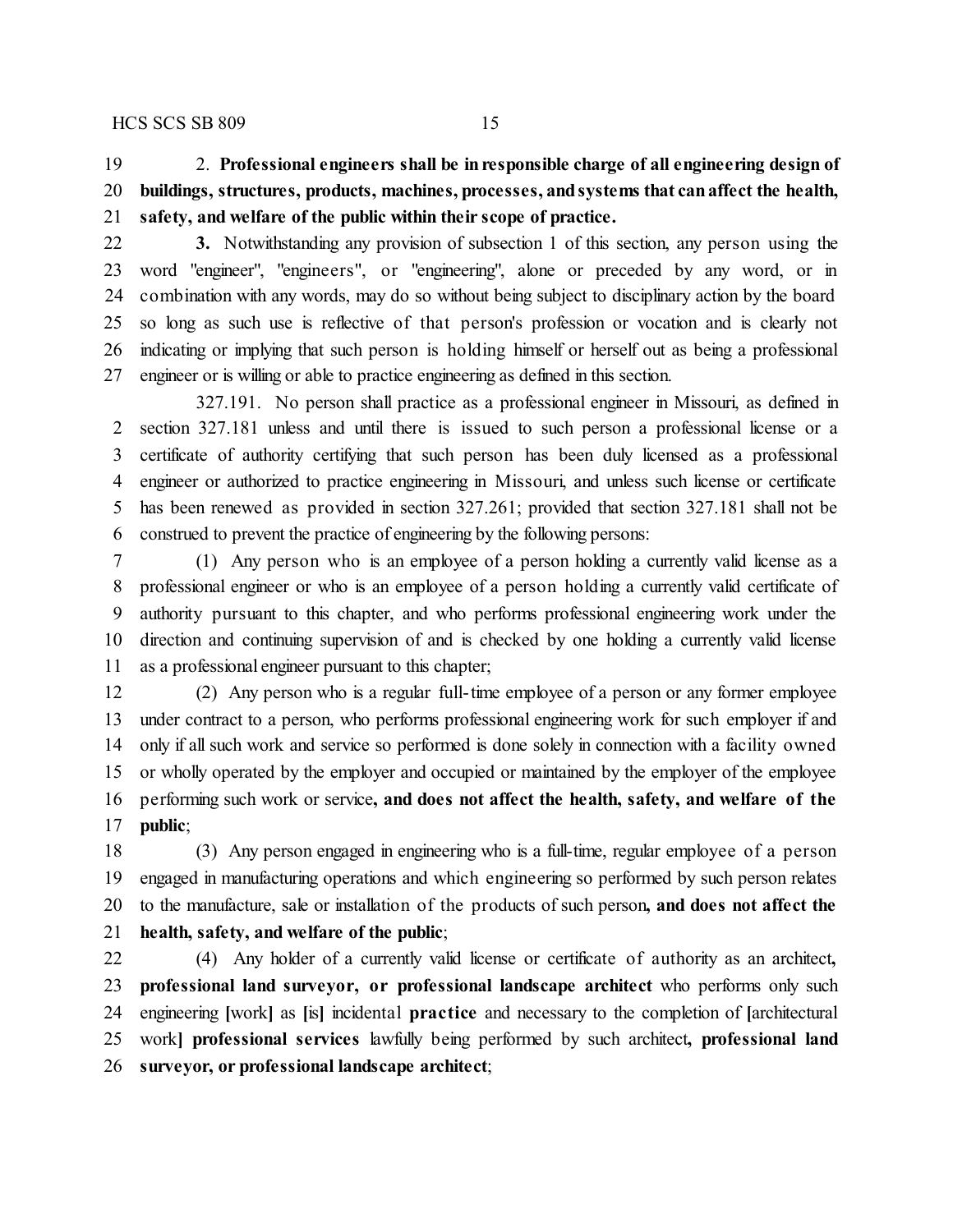### HCS SCS SB 809 16

 (5) Any person or corporation who is offering, but not performing or rendering, professional engineering services if the person or corporation is licensed to practice professional engineering in the state or country of residence or principal place of business.

327.221. Any person may apply to the board for **[**examination and license**] licensure** as a professional engineer who is over the age of twenty-one, who is of good moral character, and who is a graduate of and holds a degree in engineering from an accredited school of engineering, or who possesses an education which includes at the minimum a baccalaureate degree in engineering, and which in the opinion of the board, equals or exceeds the education received by a graduate of an accredited school, and has acquired at least four years of satisfactory engineering experience, after such person has graduated and has received a degree or education as provided in this section; provided that the board shall by rule provide what shall constitute satisfactory engineering experience based upon recognized education and training equivalents, but in any event such rule shall provide that no more than one year of satisfactory postgraduate work in engineering subjects and that each year of satisfactory teaching of engineering subjects accomplished after a person has graduated from and has received a degree from an accredited school of engineering or after receiving an education as provided in this section shall count as equivalent years of satisfactory engineering experience.

327.231. Applications for **[**examination and license**] licensure** as a professional engineer shall be typewritten on prescribed forms furnished to the applicant. The application shall contain the applicant's statements showing the applicant's education, experience, results of previous engineering examinations, if any, and such other pertinent information as the board may require. Each application shall contain a statement that it is made under oath or affirmation and that its representations are true and correct to the best knowledge and belief of the person signing such application, subject to the penalties of making a false affidavit or declaration and shall be accompanied by the required fee.

327.241. 1. After **[**the board**] it** has **been** determined **[**upon such inquiry and by such methods as it may consider proper**]** that an applicant possesses the qualifications entitling **[**such**] the** applicant to be examined, each applicant for examination and licensure as a professional engineer in Missouri shall appear before the board or its representatives for examination at the time and place specified **[**by the board in a written notice to each such applicant, provided that an examination shall be given at least once in each calendar year**]**.

 2. The **[**written**]** examination or examinations shall be of such form, content and duration as shall be determined by the board, to thoroughly test the qualifications of each applicant to practice as a professional engineer in Missouri.

 3. Any applicant to be eligible for a license must make a grade on each examination of at least seventy percent.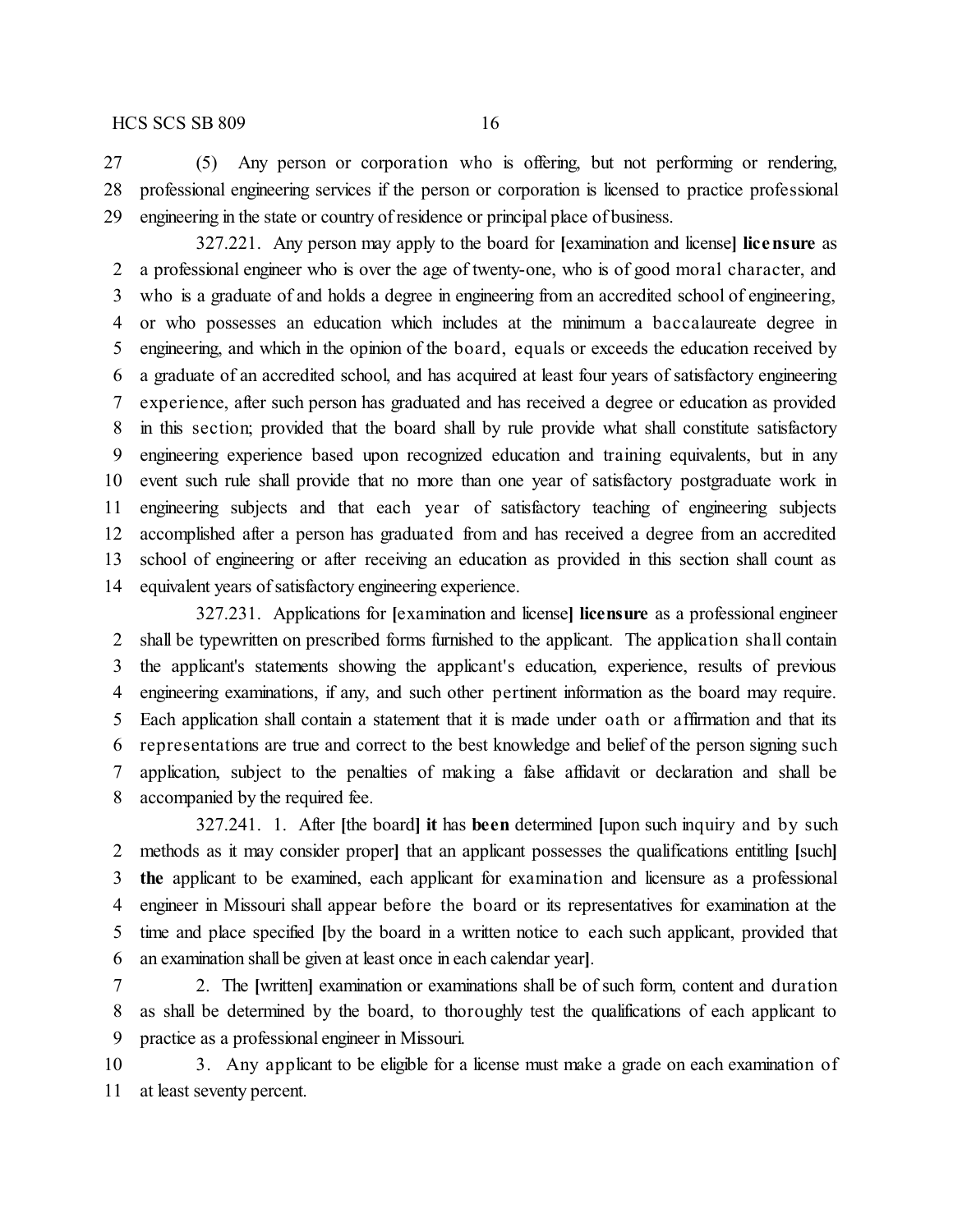4. The engineering examination shall consist of two parts; the first part may be taken by any person after such person has satisfied the educational requirements of section 327.221, or who is in his or her final year of study in an accredited school of engineering; and upon passing part one of the examination and providing proof that such person has satisfied the educational requirements of section 327.221 and upon payment of the required fee, such person shall be an engineer-intern, subject to the other provisions of this chapter.

 5. Any engineer-intern, as defined in subsection 4 of this section, who has acquired at least four years of satisfactory engineering experience, may take part two of the engineering examination and upon passing it shall be entitled to receive a license, subject, however, to the other provisions of this chapter.

 6. Notwithstanding the provisions of subsections 4 and 5 of this section, the board may, in its discretion, provide by rule that any person who has graduated from and holds an engineering degree from an accredited school of engineering may thereupon be eligible to take both parts of the engineering examination and that upon passing said examination and acquiring four years of satisfactory engineering experience, after graduating and receiving a degree as aforesaid, shall be entitled to receive a license to practice as a professional engineer, subject, however, to the other provisions of this chapter.

 7. Any person who has graduated from and has received a degree in engineering from an accredited school of engineering may then acquire four years of satisfactory engineering experience and thereafter take both parts of the examination and upon passing shall be entitled to receive a license to practice as a professional engineer, subject, however, to the other provisions of this chapter.

 8. Any person entitled to be licensed as a professional engineer as provided in subsection 5, 6, or 7 of this section must be so licensed within four years after the date on which he or she was so entitled, and if one is not licensed within the time he or she is so entitled, the engineering division of the board may require him to take and satisfactorily pass such further examination as provided by rule before issuing to him a license.

327.251. If an applicant fails to make the grade specified in section 327.241, such applicant may apply for reexamination **[**on a form to be furnished by the board, and if the application is approved, the applicant may take another examination or examinations at any regularly scheduled examination upon payment of the required fee**] in accordance with the guidelines established by the National Council of Examiners for Engineering and Surveying or its successor**.

327.261. 1. The professional license issued to every professional engineer in Missouri, including certificates of authority issued to corporations as hereinafter provided, shall be renewed on or before the license renewal date, provided that the required fee is paid. The board may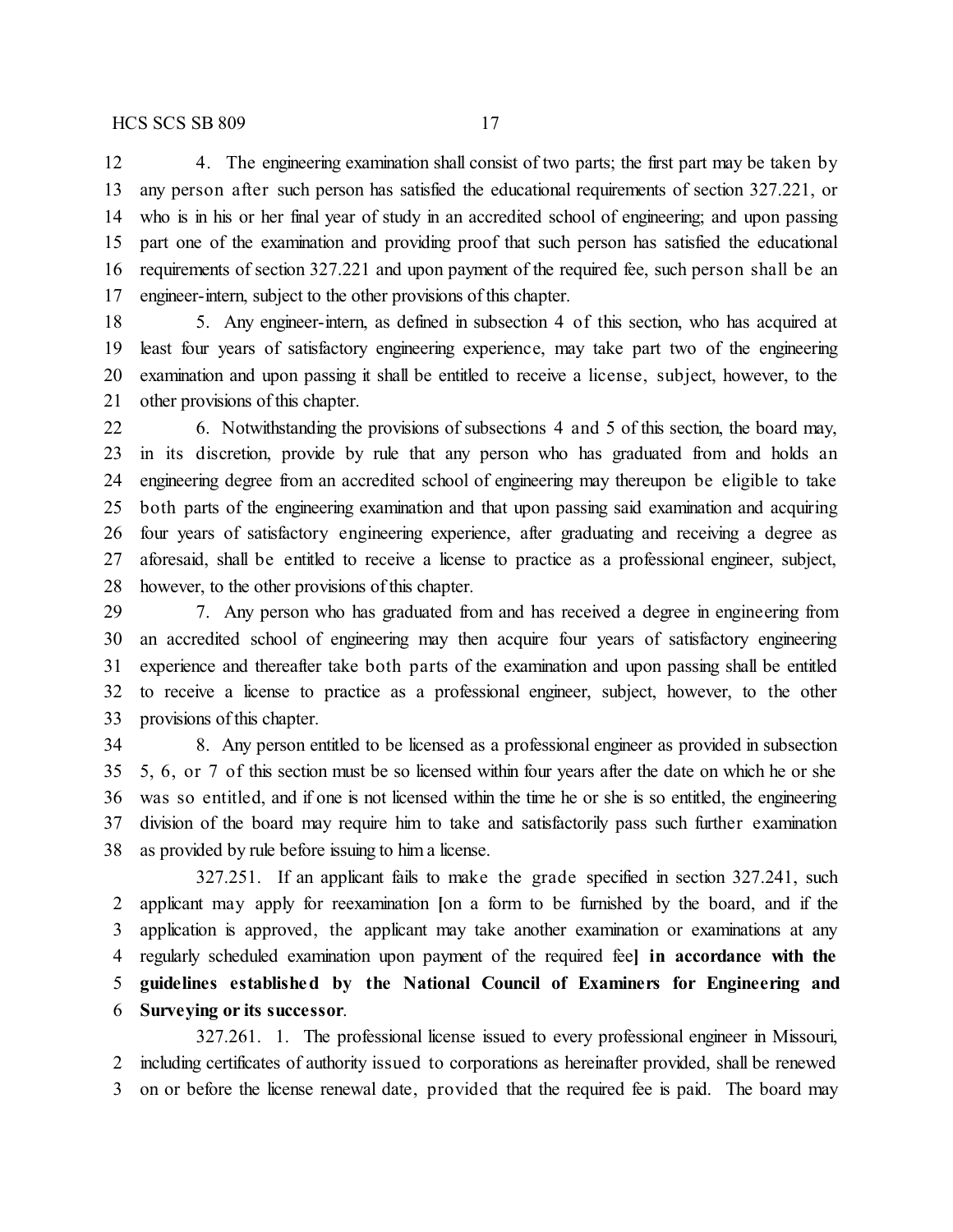establish, by rule, continuing education requirements as a condition to renewing the license of a professional engineer, provided that the board shall not require more professional development hours than that which is recommended by the National Council of Examiners for Engineering and Surveying or its successor organization, but not to exceed thirty such hours. The license of any professional engineer or the certificate of authority of any such corporation which is not renewed **[**within three months of**] by** the certificate renewal date shall **[**be suspended automatically, subject to the right of the holder of such suspended certificate to have the certificate reinstated within nine months of the date of suspension if the reinstatement fee is paid. Any license or certificate of authority suspended and not reinstated within nine months of the suspension date, as above provided, shall**]** expire **on the renewal date** and be void and the holder of the expired license or certificate shall have no rights or privileges under such license or certificate; but any person or corporation whose license or certificate has expired as aforesaid may within **three months of the certificate renewal date or at** the discretion of the board, upon payment of the required fee, be **renewed,** relicensed**,** or reauthorized under such person's or such corporation's original license number.

 2. Each application for the renewal of a license or of a certificate of authority shall be on a form furnished to the applicant and shall be accompanied by the required fee; but no renewal fee need be paid by any professional engineer over the age of seventy-five.

327.271. 1. A professional engineer licensed in this state may apply to the board for inactive license status on a form furnished by the board. Upon receipt of the completed inactive status application form and the board's determination that the license meets the requirements established by rule, the board shall declare the licensee inactive and shall place the licensee on an inactive status list. A person whose license is inactive shall not offer or practice professional engineering within this state, but may continue to use the title "professional engineer" or the initials "P.E." after such person's name.

 2. If a licensee is granted inactive status, the licensee may return to active status by notifying the board in advance of such intention, by paying appropriate fees as determined by the board, and by meeting all established requirements of the board including the demonstration of current knowledge, competency and skill in the practice of professional engineering as a condition of **[**reinstatement**] reactivation**.

 3. In the event an inactive licensee does not maintain a current license in any state for a five-year period immediately prior to requesting **[**reinstatement**] reactivation**, that person may be required to take the principles and practice of engineering examination.

327.272. 1. A professional land surveyor shall include any person who practices in Missouri as a professional land surveyor who uses the title of "surveyor" alone or in combination with any other word or words including, but not limited to "registered", "professional" or "land"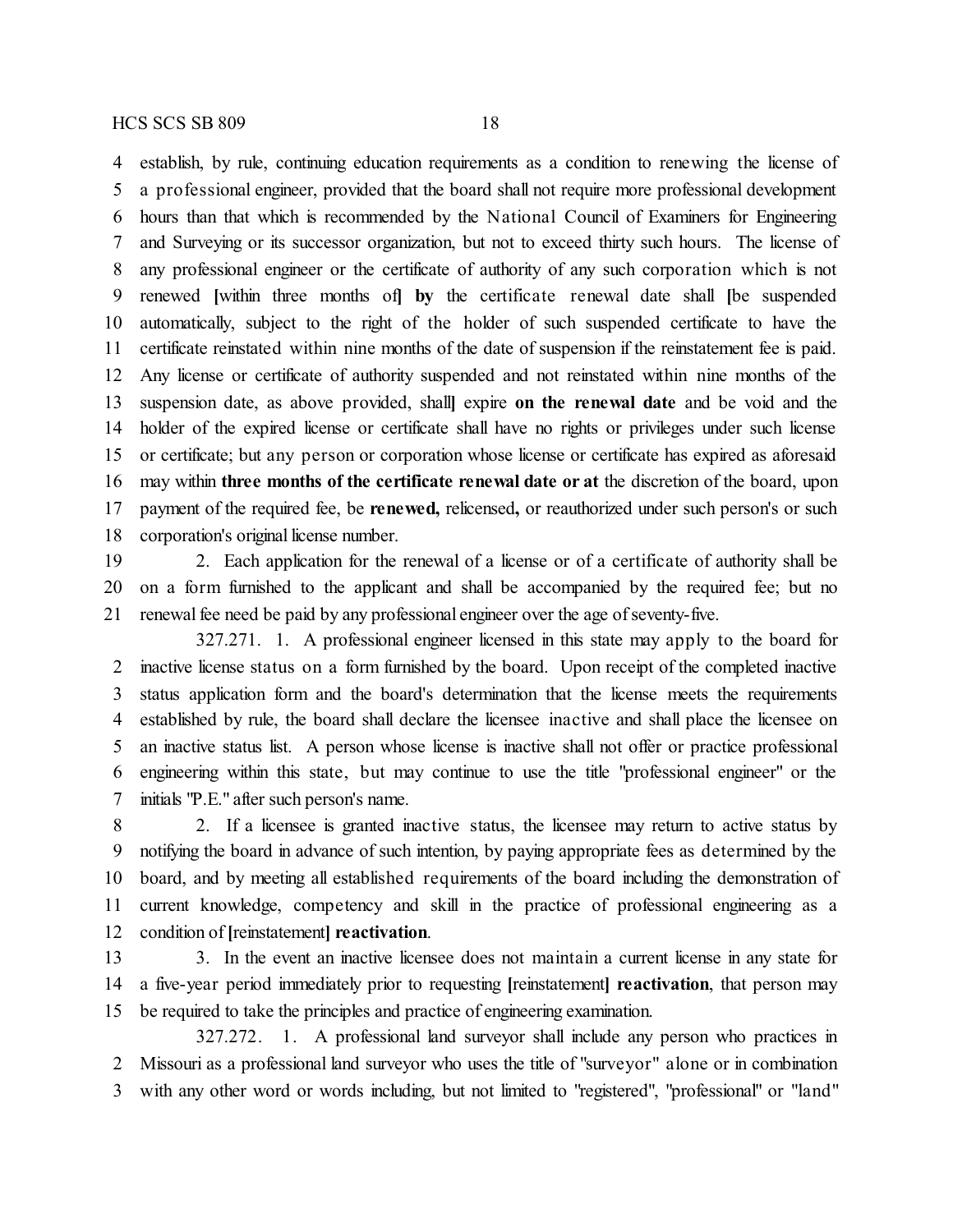indicating or implying that the person is or holds himself or herself out to be a professional land surveyor who by word or words, letters, figures, degrees, titles or other descriptions indicates or implies that the person is a professional land surveyor or is willing or able to practice professional land surveying or who renders or offers to render, or holds himself or herself out as willing or able to render, or perform any service or work, the adequate performance of which involves the special knowledge and application of the principles of land surveying, mathematics, the related physical and applied sciences, and the relevant requirements of law, all of which are acquired by education, training, experience and examination, that affect real property rights on, under or above the land and which service or work involves:

 (1) The determination, location, relocation, establishment, reestablishment, layout, or retracing of land boundaries and positions of the United States Public Land Survey System;

 (2) **The** monumentation of land boundaries, land boundary corners and corners of the United States Public Land Survey System;

 (3) The subdivision of land into smaller tracts **and preparation of property descriptions**;

(4) **The survey and location of rights-of-way and easements;**

 **(5)** Creating, preparing, or modifying electronic or computerized data relative to the performance of the activities in subdivisions (1) to (3) of this subsection;

 **[**(5)**] (6)** Consultation, investigation, **design surveys,** evaluation, planning, design and execution of surveys;

 **[**(6)**] (7)** The preparation of any drawings showing the shape, location, dimensions or area of tracts of land;

 **[**(7)**] (8)** Monumentation of geodetic control and the determination of their horizontal and vertical positions;

**[**(8)**] (9)** Establishment ofstate plane coordinates;

 **[**(9)**] (10)** Topographic surveys and the determination of the horizontal and vertical location of any physical features on, under or above the land;

 **[**(10)**] (11)** The preparation of plats, maps or other drawings showing elevations and the locations of improvements and the measurement and preparation of drawings showing existing improvements after construction;

- **[**(11)**] (12)** Layout of proposed improvements;
- 

**[**(12)**] (13)** The determination of azimuths by astronomic observations.

 2. None of the specific duties listed in subdivisions **[**(4)**] (5)** to **[**(12)**] (13)** of subsection 1 of this section are exclusive to professional land surveyors unless they affect real property rights. For the purposes of this section, the term "real property rights" means a recordable interest in real estate as it affects the location of land boundary lines.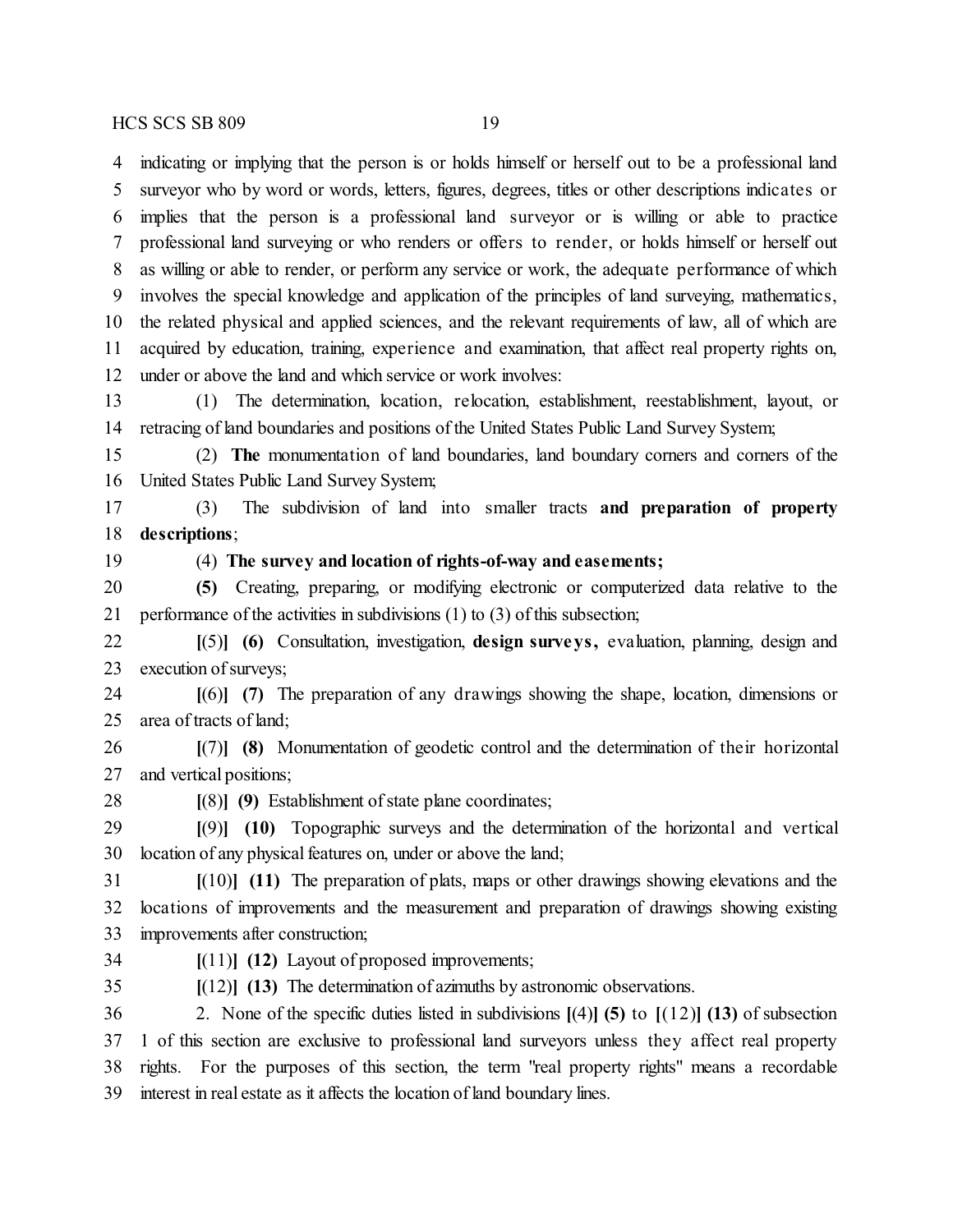3. **Professional land surveyors shall be in responsible charge of all drawings, maps, surveys, and other work product that can affect the health, safety, and welfare of the public within their scope of practice.**

 **4.** Nothing in this section shall be construed to preclude the practice of architecture or professional engineering **or professional landscape architecture** as provided in sections 327.091 **[**and**] ,** 327.181**, and 327.600**.

 **[**4. Nothing in this section shall be construed to prohibit the subdivision of land pursuant to section 137.185.**]**

327.312. 1. Any person may apply to the board for **[**examination and**]** enrollment as a land surveyor-in-training who is over the age of twenty-one, who is of good moral character, who is a high school graduate, or who holds a Missouri certificate of high school equivalence (GED), and either:

 (1) Has graduated and received a baccalaureate degree in an approved curriculum as defined by board regulation which shall include at least twelve semester hours of approved surveying course work as defined by board regulation of which at least two semester hours shall be in the legal aspects of boundary surveying; or

 (2) Has passed at least sixty hours of college credit which shall include credit for at least twenty semester hours of approved surveying course work as defined by board regulation of which at least two semester hours shall be in legal aspects of boundary surveying and present evidence satisfactory to the board that in addition thereto such person has at least one year of combined professional office and field experience in land surveying projects under the immediate personal supervision of a professional land surveyor; or

 (3) Has passed at least twelve semester hours of approved surveying course work as defined by board regulation of which at least two semester hours shall be in legal aspects of land surveying and in addition thereto has at least two years of combined professional office and field experience in land surveying projects under the immediate personal supervision of a professional land surveyor. Pursuant to this provision, not more than one year of satisfactory postsecondary education work shall count as equivalent years of satisfactory land surveying work as aforementioned.

22 2. The board shall issue a certificate of completion to each applicant who satisfies the requirements of the aforementioned land surveyor-in-training program and passes such examination or examinations as shall be required by the board.

327.313. Applications for **[**examination and**]** enrollment as a land surveyor-in-training shall be **[**printed**] typewritten** on prescribed forms furnished to the applicant. The application shall contain applicant's statements showing the applicant's education, experience and such other pertinent information as the board may require, including but not limited to three letters of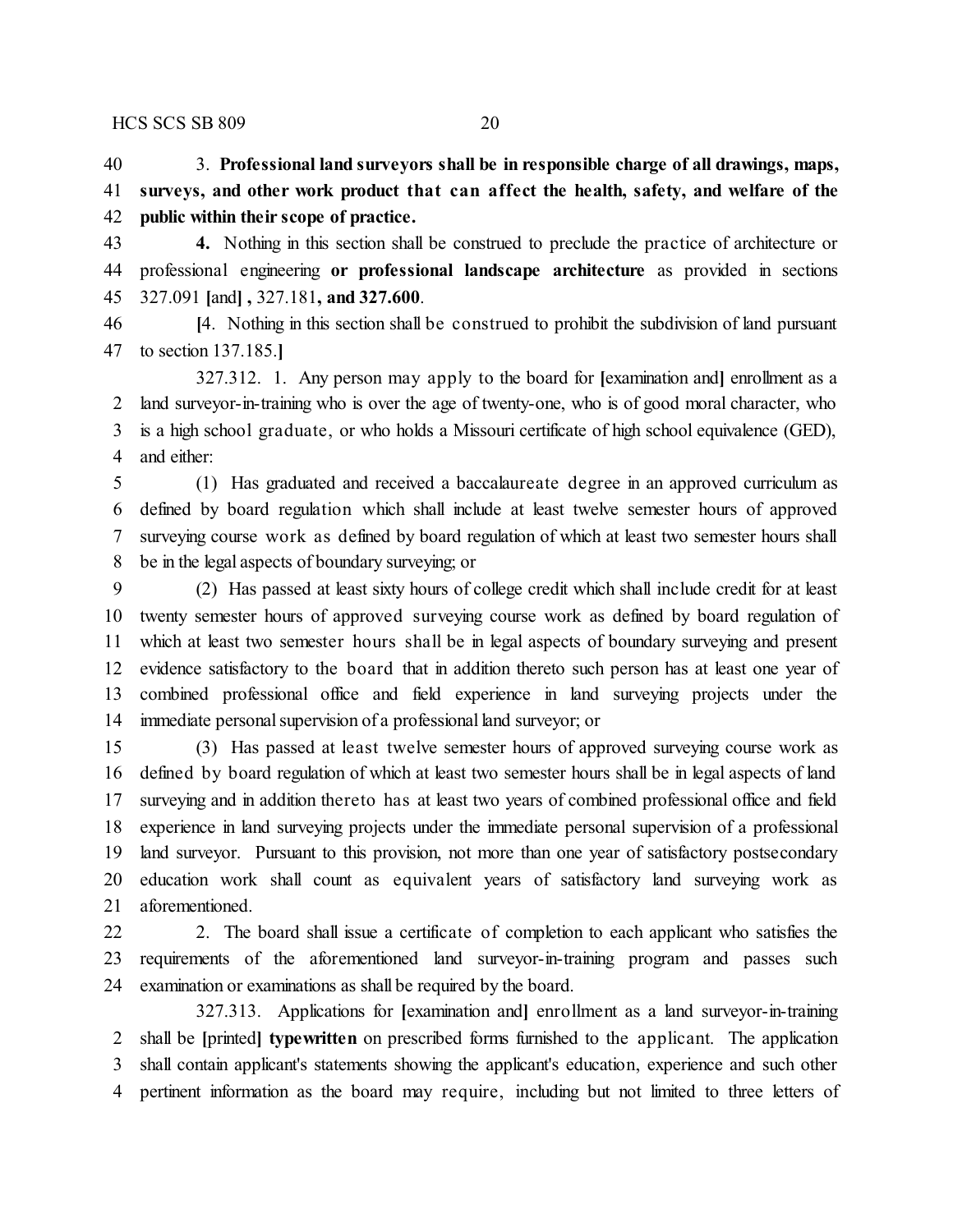#### HCS SCS SB 809 21

 reference, one of which shall be from a professional land surveyor who has personal knowledge of the applicant's land surveying education or experience. Each application shall contain a statement that it is made under oath or affirmation and that the representations are true and correct to the best knowledge and belief of the applicant, subject to the penalties of making a false affidavit or declaration and shall be accompanied by the required fee.

327.314. **[**1.**]** Any person may apply to the board for **[**examination and**]** licensure as a professional land surveyor who has been enrolled as a land surveyor-in-training and has presented evidence to the satisfaction of the board that said person has acquired at least four years of satisfactory professional field and office experience in land surveying from the date of enrollment as a land surveyor-in-training. This experience shall have been under the immediate personal supervision of a professional land surveyor.

 **[**2. At any time prior to January 1, 2006, any applicant enrolled as a land surveyor-in-training under the provisions of subsection (1) or (2) of section 327.312 must have acquired at least two years of satisfactory professional field and office experience in land surveying under the immediate supervision of a professional land surveyor. Any person who applied for enrollment as a land surveyor-in-training under the provisions of subsection (3) of section 327.312 must have acquired at least one year of satisfactory professional field and office experience in land surveying under the immediate supervision of a professional land surveyor.**]**

327.321. Applications for **[**examination and**]** licensure as a professional land surveyor shall be typewritten on prescribed forms furnished to the applicant. The application shall contain the applicant's statements showing the applicant's education, experience, results of prior land surveying examinations, if any, and such other pertinent information as the board may require, including but not limited to three letters of reference from professional land surveyors with personal knowledge of the experience of the applicant's land surveying education or experience. Each application shall contain a statement that it is made under oath or affirmation and that its representations are true and correct to the best knowledge and belief of the person signing same, subject to the penalties of making a false affidavit or declaration and shall be accompanied by the required fee.

327.331. 1. After **[**the board**] it** has **been** determined **[**upon such inquiry and by such methods as it may consider proper**]** that an applicant possesses the qualifications entitling **[**such**] the** applicant to be examined, each applicant for examination and enrollment as a land surveyor-in-training and for examination and **[**license**] licensure** as a professional land surveyor in Missouri shall appear before the board or its representatives for examination at the time and place specified **[**by the board in a written notice to each such applicant, provided that an examination shall be given at least once in each calendar year**]**.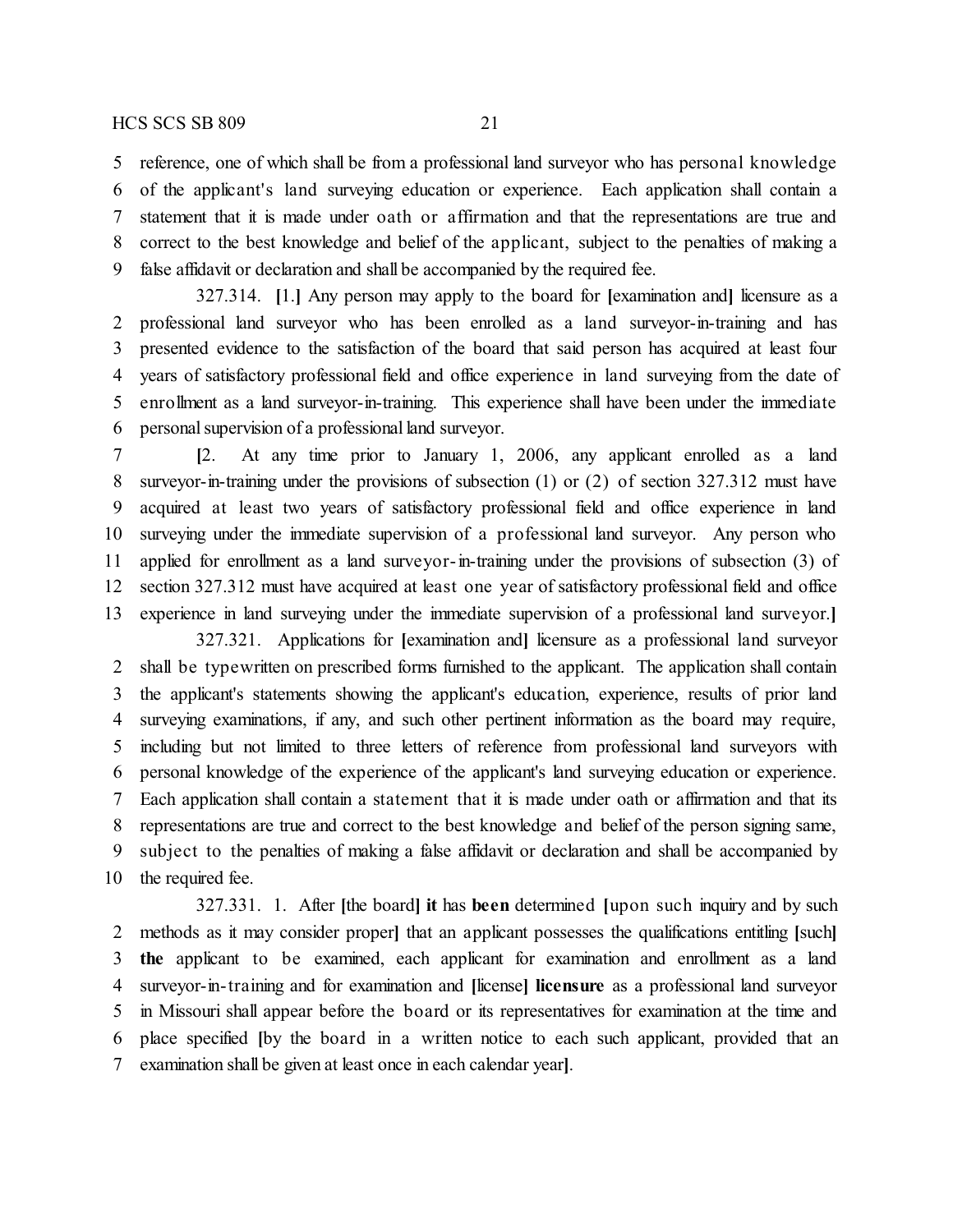2. The **[**written**]** examination or examinations shall be of such form, content and duration as shall be determined by the board to thoroughly test the qualifications of each applicant to become enrolled as a land surveyor-in-training or to **[**be**]** become licensed as a professional land surveyor in Missouri.

 3. Any applicant to be eligible for enrollment or for license must make a grade on the applicable examination of at least seventy percent.

 4. Any person who passes the examination hereinabove specified shall be entitled to be enrolled as a land surveyor-in-training or licensed as a professional land surveyor, as the case may be, in Missouri and shall receive a certificate of enrollment or a license, as the case may be.

327.341. If an applicant fails to make the required grade specified in section 327.331, such applicant may apply for reexamination **[**on a form to be furnished by the board, and if such application is approved, the applicant may take another examination or examinations at such time and place as is specified by the board. The reexamination shall be governed by the provisions of section 327.331**] in accordance with the guidelines established by the National Council of Examiners for Engineering and Surveying or its successor**.

327.351. 1. The professional license issued to every professional land surveyor in Missouri, including certificates of authority issued to corporations as provided in section 327.401, shall be renewed on or before the license or certificate renewal date provided that the required fee is paid. The license of any professional land surveyor or the certificate of authority of any such corporation which is not renewed **[**within three months of**] by** the renewal date shall **[**be suspended automatically, subject to the right of the holder of such suspended license or certificate to have it reinstated within nine months of the date of suspension, if the reinstatement fee is paid. Any license or certificate of authority suspended and not reinstated within nine months of the suspension date shall**]** expire **on the renewal date** and be void and the holder of such expired license or certificate shall have no rights or privileges thereunder, but any person or corporation whose license or certificate has expired may, within **three months of the certificate renewal date or at** the discretion of the board and upon payment of the required fee, be **renewed,** reregistered**,** or relicensed under such person's or corporation's original license number.

 2. Each application for the renewal of a license or of a certificate of authority shall be on a form furnished to the applicant and shall be accompanied by the required fee; but no renewal fee need be paid by any professional land surveyor over the age of seventy-five.

 3. **[**Beginning January 1, 1996,**]** As a condition for renewal of a license issued pursuant to section 327.314, a license holder shall be required to successfully complete twenty units of professional development that meet the standards established by the board regulations within the preceding two calendar years. Any license holder who completes more than twenty units of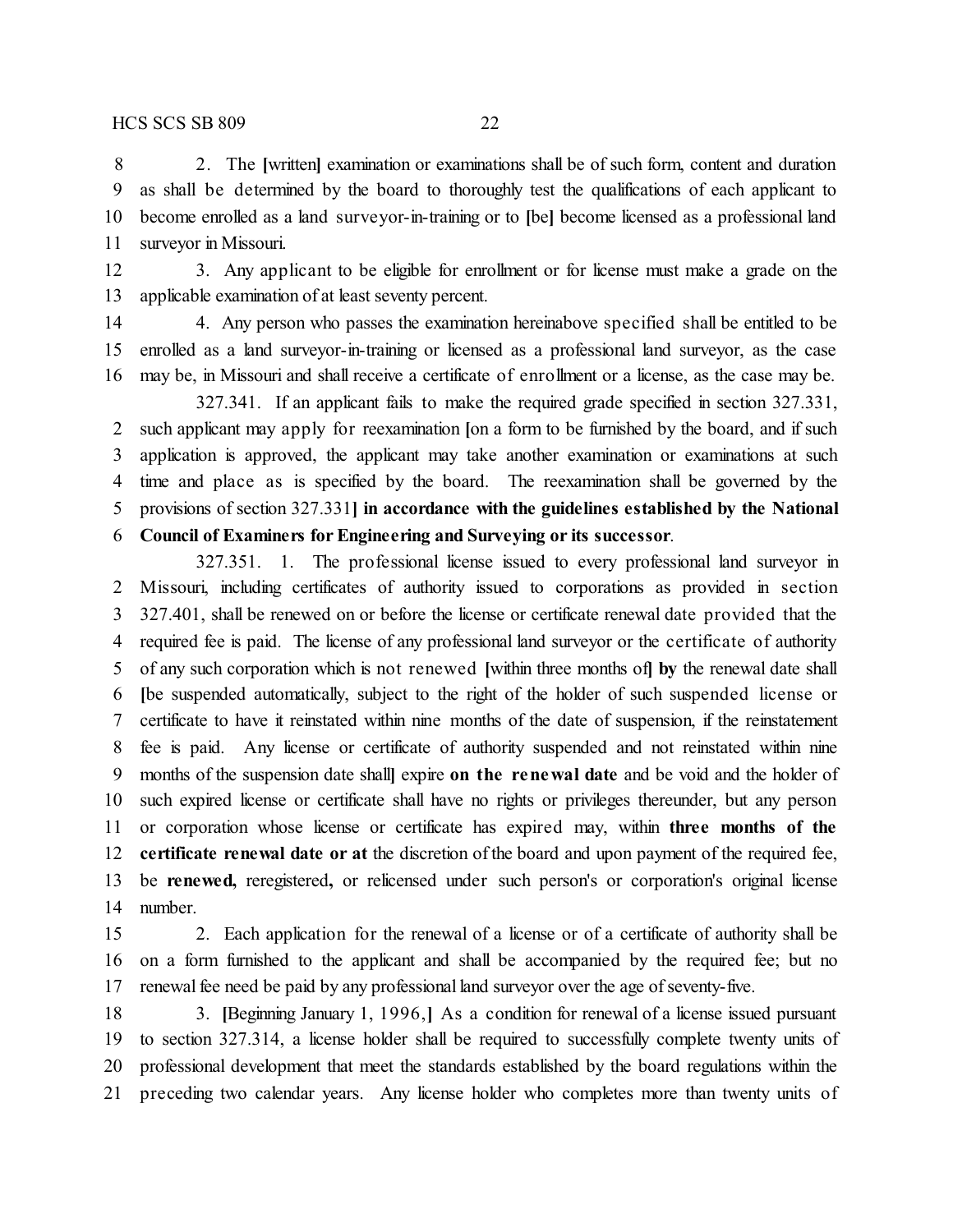professional development within the preceding two calendar years may have the excess, not to exceed ten units, applied to the requirement for the next two-year period.

 4. The board shall not renew the license of any license holder who has failed to complete the professional development requirements pursuant to subsection 3 of this section, unless such license holder can show good cause why he or she was unable to comply with such requirements. If the board determines that good cause was shown, the board shall permit the license holder to make up all outstanding required units of professional development.

 5. A license holder may at any time prior to the termination of his or her license request to be classified as inactive. Inactive licenses may be maintained by payment of an annual fee determined by the board. Holders of inactive licenses shall not be required to complete professional development as required in subsection 3 of this section. Holders of inactive licenses shall not practice as professional land surveyors within this state, but may continue to use the title "professional land surveyor" or the initials "PLS" after such person's name. If the board determines that good cause was shown, the board shall permit the professional land surveyor to make up all outstanding required units of professional development.

 6. **[**A holder of an inactive license may return such license to an active license to practice professional land surveying by paying the required fee, and either:

 (1) Completing one-half of the two-year requirement for professional development multiplied by the number of years of lapsed or inactive status. The maximum requirement for professional development units shall be two and one-half times the two-year requirement. The minimum requirement for professional development units shall be no less than the two-year requirement. Such requirement shall be satisfied within the two years prior to the date of reinstatement; or

 (2) Taking**] If a licensee is granted inactive status, the licensee may return to active status by notifying the board in advance of such intention by paying appropriate fees as determined by the board, and by meeting all established requirements of the board including the demonstration of current knowledge, competency, and skill in the practice of land surveying as a condition of reactivation.**

 **7. In the event an inactive licensee does not maintain a current license in any state for a five-year period immediately prior to requesting reactivation, that person may be required to take** such examination as the board deems necessary to determine such person's qualifications. Such examination shall cover areas designed to demonstrate the applicant's 54 proficiency in current methods of land surveying practice.

 **[**7.**] 8.** Exemption to the required professional development units shall be granted to **[**registrants**] licensees** during periods of serving honorably on full-time active duty in the military service.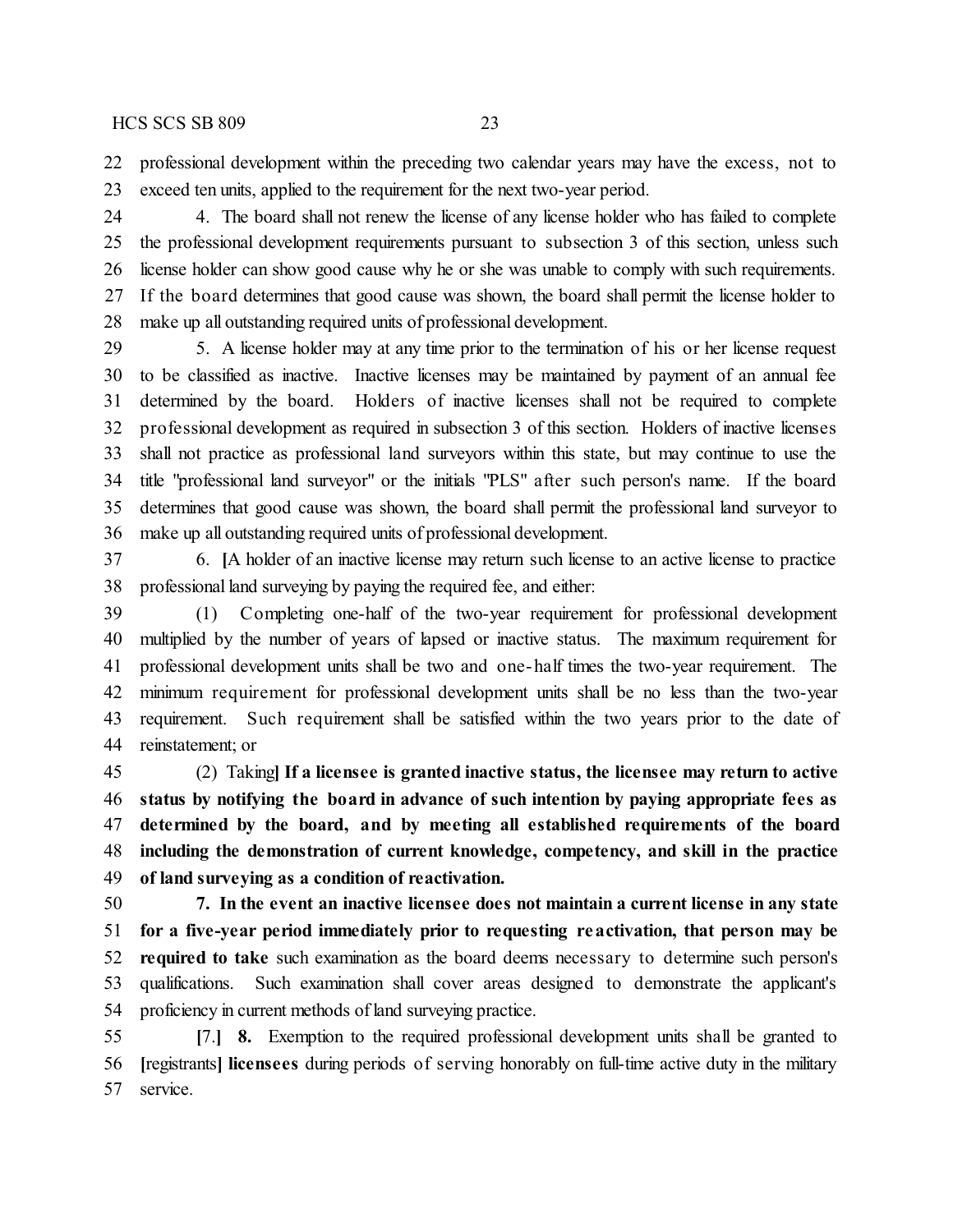**[**8.**] 9.** At the time of application for license renewal, each licensee shall report, on a form provided by the board, the professional development activities undertaken during the preceding renewal period to satisfy the requirements pursuant to subsection 3 of this section. The licensee shall maintain a file in which records of activities are kept, including dates, subjects, duration of program, and any other appropriate documentation, for a period of four years after the program date.

327.381. **[**The board shall issue a license to any architect, professional engineer, professional land surveyor or landscape architect who has been licensed in another state, territory or possession of the United States, or in another country, provided that the board is satisfied by proof adduced by such applicant that the applicant's qualifications meet or exceed the requirements for initial licensure in Missouri at the time of the applicant's initial license,**] The board may license, in its discretion, any architect, professional engineer, professional land surveyor, or professional landscape architect licensed in another state or territory of the United States, province of Canada, or in another country, when such applicant has qualifications which are at least equivalent to the requirements for licensure as an architect, professional engineer, professional land surveyor, or professional landscape architect in this state,** and provided further that the board may establish by rule the conditions under which it shall require any such applicant to take any examination it considers necessary, and provided further that the board is satisfied by proof adduced by such applicant that the applicant is of good moral character, and provided further that any such application is accompanied by the required fee **[**which shall be equal to the examination fee**]**.

327.392. 1. The board shall upon application issue a professional engineering license to any individual who holds a degree at the bachelor's level or higher in engineering and who has at least twenty years of satisfactory engineering experience, and who passes part two of the **[**written**]** examination defined in section 327.241, provided that any such application is accompanied by the required fee.

 2. The board shall upon application issue a professional engineering license to any individual who holds a degree from an Engineering Accreditation Commission of the Accreditation Board for Engineering and Technology (ABET, INC.) or its equivalent and a doctorate in engineering from an institution that offers Engineering Accreditation Commission programs, and who passes part two of the **[**written**]** examination defined in section 327.241, provided that any such application is accompanied by the required fee. The doctorate degree must be approved by the board for the candidate to qualify.

327.401. 1. The right to practice as an architect or to practice as a professional engineer or to practice as a professional land surveyor or to practice as a **professional** landscape architect shall be deemed a personal right, based upon the qualifications of the individual, evidenced by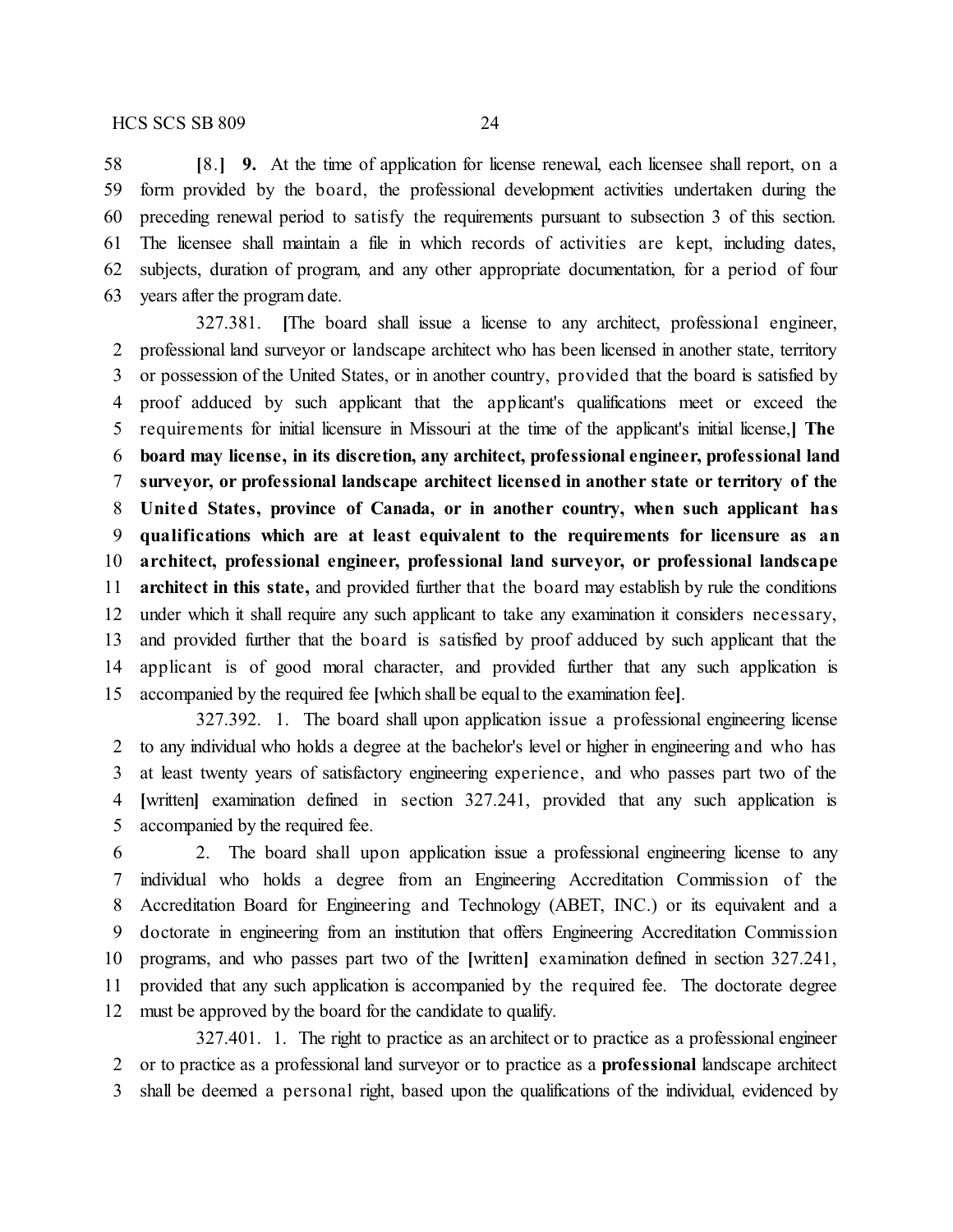such individual's professional license and shall not be transferable; but any architect or any professional engineer or any professional land surveyor or any **professional** landscape architect may practice his or her profession through the medium of, or as a member or as an employee of, a partnership or corporation if the plans, specifications, estimates, plats, reports, surveys or other like documents or instruments of the partnership or corporation are signed and stamped with the personal seal of the architect, professional engineer, professional land surveyor, or **professional** landscape architect by whom or under whose immediate personal supervision the same were prepared and provided that the architect or professional engineer or professional land surveyor or **professional** landscape architect who affixes his or her signature and personal seal to any such plans, specifications, estimates, plats, reports or other documents or instruments shall be personally and professionally responsible therefor.

 2. Any domestic corporation formed under the corporation law of this state, or any foreign corporation, now or hereafter organized and having as one of its purposes the practicing of architecture or professional engineering or professional land surveying or **professional** landscape architecture and any existing corporation which amends its charter to propose to practice architecture or professional engineering or professional land surveying or **professional** landscape architecture shall obtain a certificate of authority for each profession named in the articles of incorporation or articles of organization from the board which shall be renewed in accordance with the provisions of section 327.171 or 327.261 or 327.351, as the case may be, and from and after the date of such certificate of authority and while the authority or a renewal thereof is in effect, may offer and render architectural or professional engineering or professional land surveying or **professional** landscape architectural services in this state if:

 (1) At all times during the authorization or any renewal thereof the directors of the corporation shall have assigned responsibility for the proper conduct of all its architectural or professional engineering or professional land surveying or **professional** landscape architectural activities in this state to an architect licensed and authorized to practice architecture in this state or to a professional engineer licensed and authorized to practice engineering in this state or to a professional land surveyor licensed and authorized to practice professional land surveying in this state, or to a **professional** landscape architect licensed and authorized to practice **professional** landscape architecture in this state, as the case may be; and

 (2) The person or persons who is or are personally in charge and supervises or supervise the architectural or professional engineering or professional land surveying or **professional** landscape architectural activities, as the case may be, of any such corporation in this state shall be licensed and authorized to practice architecture or professional engineering or professional land surveying or **professional** landscape architecture, as the case may be, as provided in this chapter; and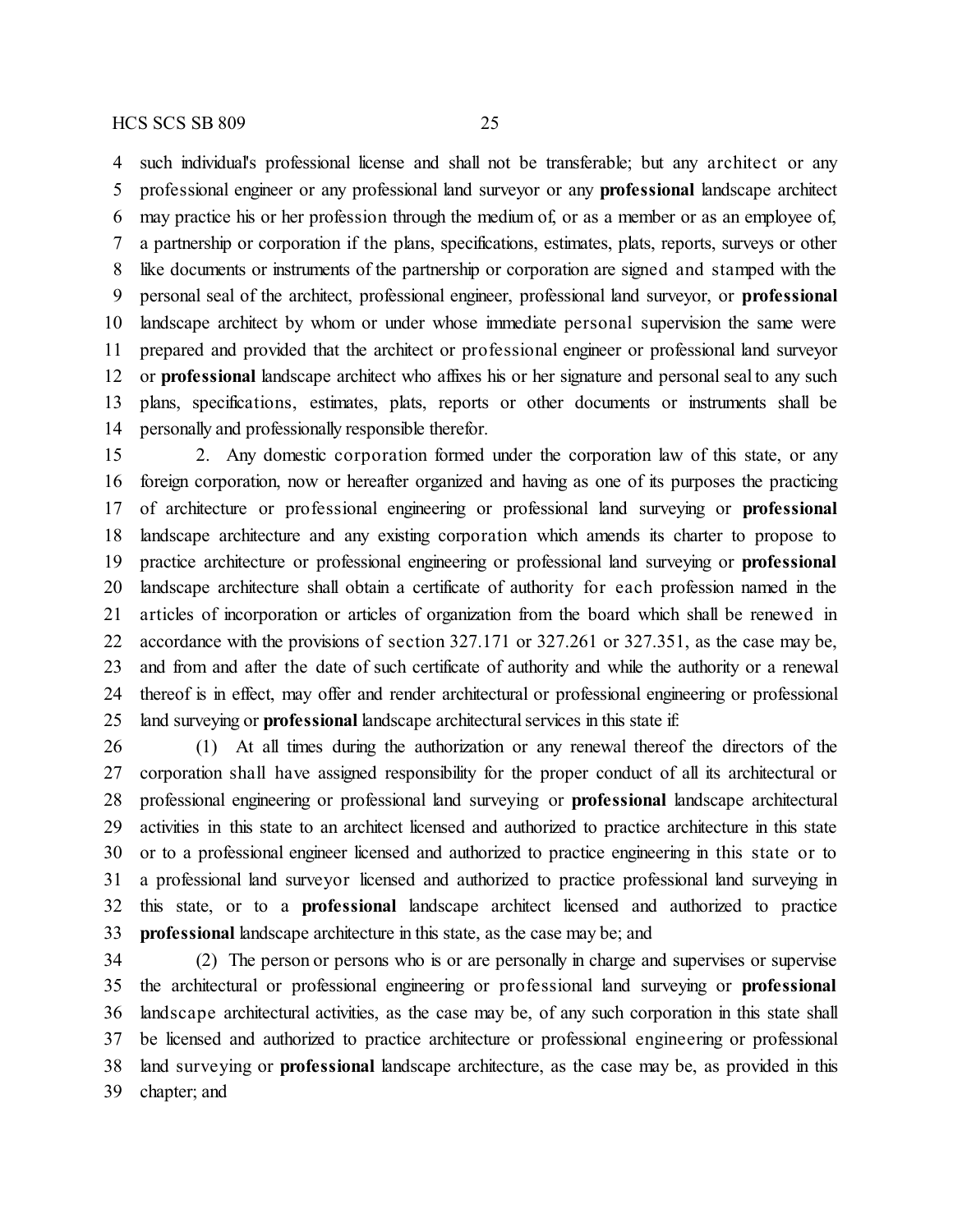### HCS SCS SB 809 26

 (3) The corporation pays such fees for the certificate of authority, renewals or reinstatements thereof as are required.

327.411. 1. Each architect and each professional engineer and each professional land surveyor and each **professional** landscape architect shall have a personal seal in a form prescribed by the board, and he or she shall affix the seal to all final **[**documents including, but not limited to, plans, specifications, estimates, plats, reports, surveys, proposals and other documents or instruments**] technical submissions. Technical submissions shall include, but are not limited to, drawings, specifications, plats, surveys, exhibits, reports, and certifications of construction** prepared by the licensee, or under such licensee's immediate personal supervision. Such licensee shall either prepare or personally supervise the preparation of all documents sealed by the licensee, and such licensee shall be held personally responsible for the contents of all such documents sealed by such licensee, whether prepared or drafted by another licensee or not.

 2. The personal seal of an architect or professional engineer or professional land surveyor or **professional** landscape architect shall be the legal equivalent of the licensee's signature whenever and wherever used, and the owner of the seal shall be responsible for the architectural, engineering, **land** surveying, or landscape architectural documents, as the case may be, when the licensee places his or her personal seal on such **[**plans, specifications, estimates, plats, reports, surveys or other documents or instruments for, or**] technical submissions** to be used in connection with, any architectural or engineering project, survey, or landscape architectural project. Licensees shall undertake to perform architectural, professional engineering, professional land surveying and **professional** landscape architectural services only when they are qualified by education, training, and experience in the specific technical areas involved.

 3. Notwithstanding any provision of this section, any architect, professional engineer, professional land surveyor, or **professional** landscape architect may, but is not required to, attach a statement over his or her signature, authenticated by his or her personal seal, specifying the particular **[**plans, specifications, plats, reports, surveys or other documents or instruments**] technical submissions**, or portions thereof, intended to be authenticated by the seal, and disclaiming any responsibility for all other **[**plans, specifications, estimates, reports, or other documents or instruments**] technical submissions** relating to or intended to be used for any part or parts of the architectural or engineering project or survey or landscape architectural project.

 4. Nothing in this section, or any rule or regulation of the board shall require any professional to seal preliminary or incomplete documents.

327.442. 1. At such time as the final trial proceedings are concluded whereby a licensee, or any person who has failed to renew or has surrendered his or her certificate of licensure or authority, has been adjudicated and found guilty, or has entered a plea of guilty or nolo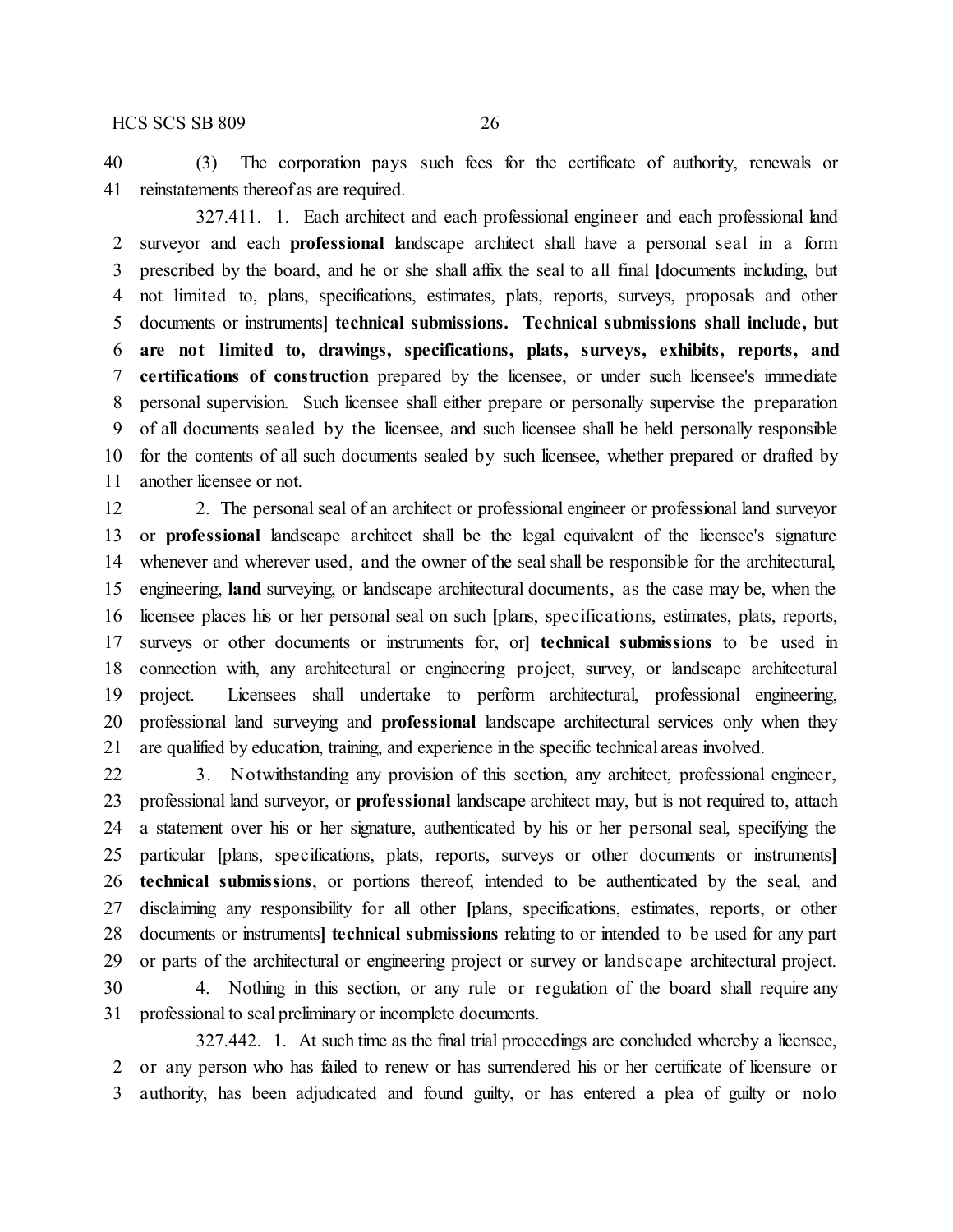contendere, in a felony prosecution pursuant to the laws of this state, the laws of any other state,

 territory, or the laws of the United States of America for any offense reasonably related to the qualifications, functions, or duties of a licensee pursuant to this chapter or any felony offense, an essential element of which is fraud, dishonesty, or an act of violence, or for any felony offense involving moral turpitude, whether or not sentence is imposed, the board for architects, professional engineers, professional land surveyors and **professional** landscape architects may hold a disciplinary hearing to singly or in combination censure or place the licensee named in the complaint on probation on such terms and conditions as the board deems appropriate for a period not to exceed five years, or may suspend, for a period not to exceed three years, or revoke the license or certificate.

 2. Anyone who has been revoked or denied a license or certificate to practice in another state may automatically be denied a license or certificate to practice in this state. However, the board for architects, professional engineers, professional land surveyors and **professional** landscape architects may establish other qualifications by which a person may ultimately be qualified and licensed to practice in Missouri.

327.451. 1. Any person who believes that an architect or a professional engineer or a professional land surveyor **or a professional landscape architect** has acted or failed to act so that his or her license or certificate of authority should, pursuant to the provisions of this chapter, be suspended or revoked, or who believes that any applicant for a license or certificate of authority pursuant to the provisions of this chapter is not entitled to a license or a certificate of authority, may file a written affidavit with the executive director of the board which the affiant shall sign and swear to and in which the affiant shall clearly set forth the reasons for the affiant's charge or charges that the license or certificate of an architect or professional engineer or professional land surveyor should be suspended or revoked or not renewed or that a license or certificate should not be issued to an applicant.

 2. If the affidavit so filed does not contain statements of fact which if true would authorize, pursuant to the provisions of this chapter, suspension or revocation of the accused's license or certificate, or does not contain statements of fact which if true would authorize, pursuant to the provisions of this chapter, the refusal of the renewal of an existing license or certificate or the refusal of a license or certificate to an applicant, the board shall either dismiss the charge or charges or, within its discretion, cause an investigation to be made of the charges contained in the affidavit, after which investigation the board shall either dismiss the charge or charges or proceed against the accused by written complaint as provided in subsection 3 of this section.

 3. If the affidavit contains statements of fact which if true would authorize pursuant to the provisions of this chapter the revocation or suspension of an accused's license or certificate,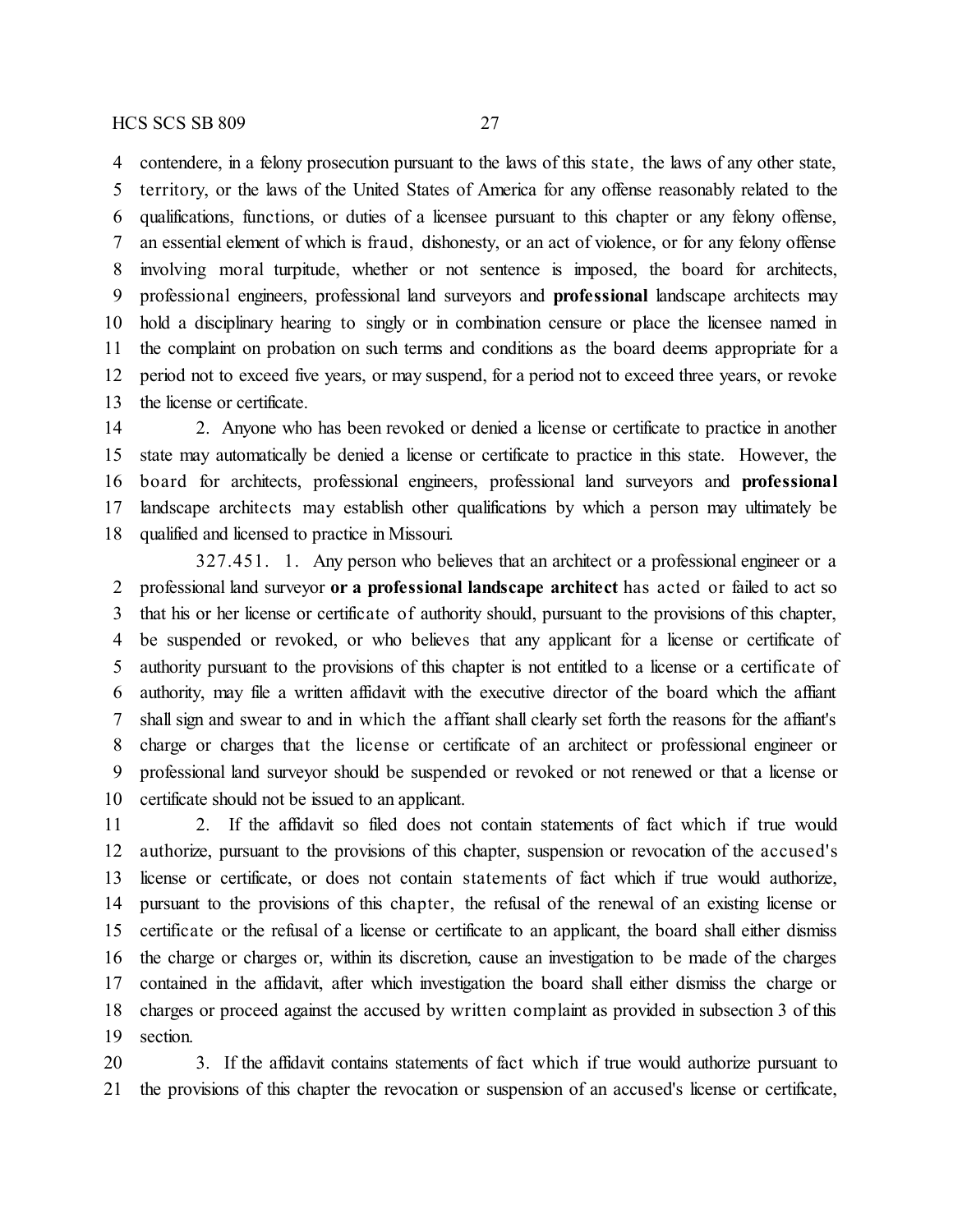the board shall cause an investigation to be made of the charge or charges contained in the affidavit and unless the investigation discloses the falsity of the facts upon which the charge or charges in the affidavit are based, the board shall file with and in the administrative hearing commission a written complaint against the accused setting forth the cause or causes for which the accused's license or certificate of authority should be suspended or revoked. Thereafter, the board shall be governed by and shall proceed in accordance with the provisions of chapter 621.

 4. If the charges contained in the affidavit filed with the board would constitute a cause or causes for which pursuant to the provisions of this chapter an accused's license or certificate of authority should not be renewed or a cause or causes for which pursuant to the provisions of this chapter a certificate should not be issued, the board shall cause an investigation to be made of the charge or charges and unless the investigation discloses the falsity of the facts upon which the charge or charges contained in the affidavit are based, the board shall refuse to permit an applicant to be examined upon the applicant's qualifications for licensure or shall refuse to issue or renew a license or certificate of authority, as the case may require.

 5. The provisions of this section shall not be so construed as to prevent the board on its own initiative from instituting and conducting investigations and based thereon to make written complaints in and to the administrative hearing commission.

 6. If for any reason the provisions of chapter 621 become inapplicable to the board, then, and in that event, the board shall proceed to charge, adjudicate and otherwise act in accordance with the provisions of chapter 536.

327.461. Every contract for architectural or engineering or land surveying **or landscape architectural** services entered into by any person who is not an architect or professional engineer or professional land surveyor **or professional landscape architect**, as the case may be, and who is not exempt from the provisions of this chapter, shall be unenforceable by the unlicensed or unauthorized person, whether in contract, quantum meruit or other legal theory, regardless of whether a benefit has been conferred.

327.600. As used in sections 327.600 to 327.635, the following terms mean:

 (1) **[**"Landscape architecture", the performance of professional services, including but not limited to consultations, research, planning, design or responsible supervision in connection with the development of land, in which the dominant purpose of such professional services is the preservation, enhancement or determination of land uses, natural land features, ground cover and planting, naturalistic and esthetic value, settings and approaches to structures or other improvements, natural drainage and the consideration and determination of inherent problems of the land relating to erosion, wear and tear, blight or other hazard;

 (2)**]** "Practice of **professional** landscape architecture", the location and arrangement of such tangible objects and features as are **[**incidental and**]** necessary to the purposes specified in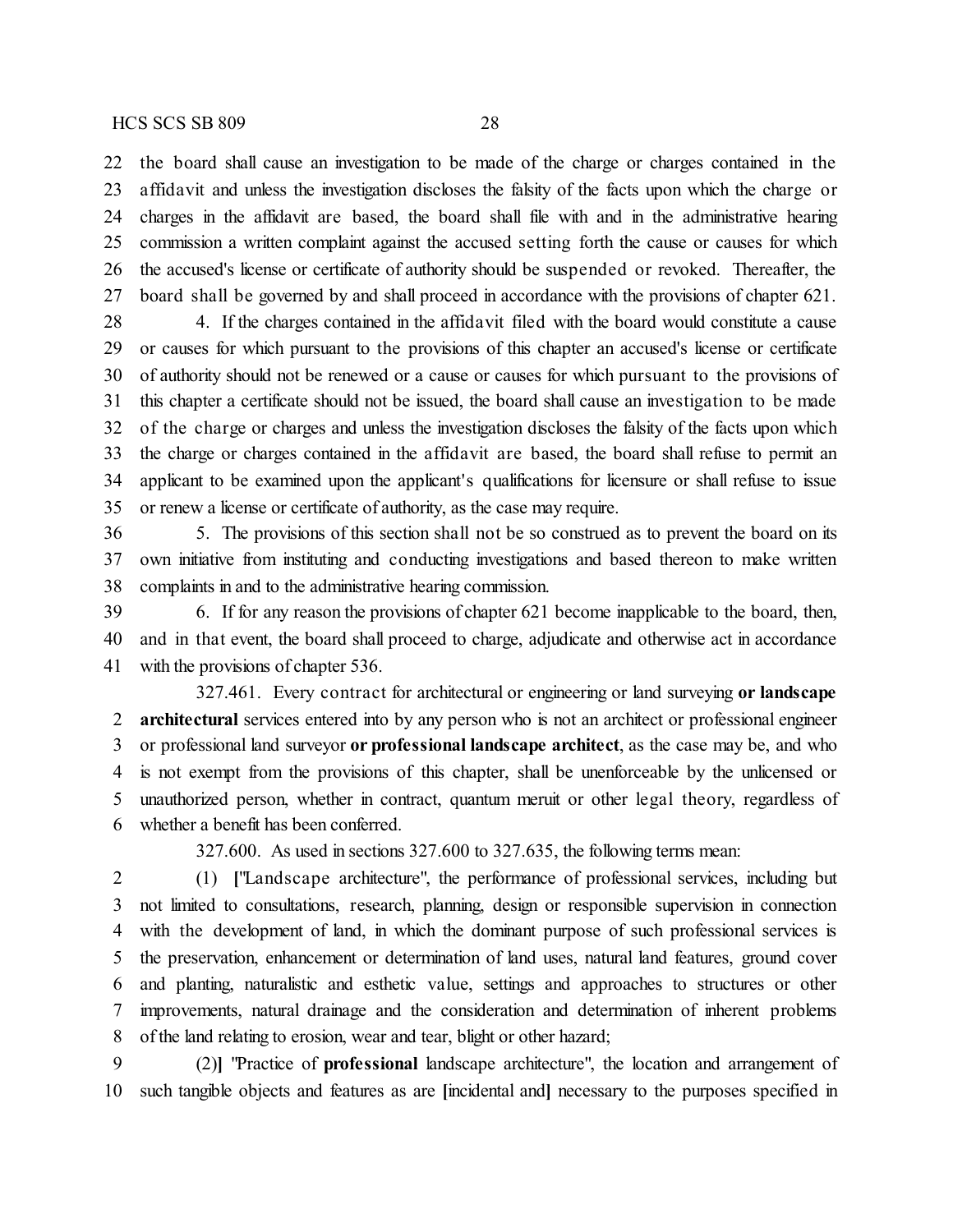the definition of landscape architecture, but shall not include the design of structures or facilities with separate and self-contained purposes such as are ordinarily included in the practice of engineering or architecture, and shall not include the making of final land plats for official approval or recording**;**

 **(2) "Professional landscape architecture", the performance of professionalservices, including but not limited to consultations, re search, analysis, planning, design, or responsible supervision in connection with feasibility studies, design surveys, formulation of graphic and written criteria to govern the planning and design of land construction programs, preparation, review, and analysis of master plans for land use and development, production of site plans, landscape grading and landscape drainage plans, irrigation plans, planting plans, and construction details, specifications, and reports for land development, design coordination, construction observation and the inspection of landscape architectural construction for the purpose of compliance with drawings and specifications**.

327.603. 1. **[**One year from the appointment of the landscape architecture division,**]** No person shall practice or offer to practice, or hold himself or herself out as a **professional** landscape architect or as being able to practice landscape architecture in this state or to use in connection with his or her name or otherwise assume, or advertise unless he or she is licensed as required by this chapter. Nothing in sections 327.600 to 327.635 shall be construed to require licensing of employees of the state of Missouri or its political subdivisions while performing duties for the state of Missouri or a political subdivision, provided the project does not jeopardize the public health, safety and welfare. Sections 327.600 to 327.635 shall not be construed to prohibit those persons engaged in nursery occupations, gardeners, landscape contractors, home builders or residential developers from preparing planting plans and items incidental thereto, provided the project scope does not jeopardize the public health, safety and welfare; nor shall sections 327.600 to 327.635 be construed to prevent the practice of any other legally recognized profession as governed by applicable law. Nothing contained in this section shall under any circumstances be construed as in anyway affecting the laws relating to the practice, licensing, certification or registration of architects, **professional** engineers and **professional** land surveyors. An architect, **professional** engineer or **professional** land surveyor licensed, certified or registered to practice his or her profession or occupation pursuant to the provisions of any law to regulate the practice of such profession or occupation is exempt from licensing as a **professional** landscape architect, and nothing contained in this section shall under any circumstances be construed as in anyway precluding an architect or **profe ssional** engineer from performing any of the services included within the definition of the term landscape architecture in section 327.600.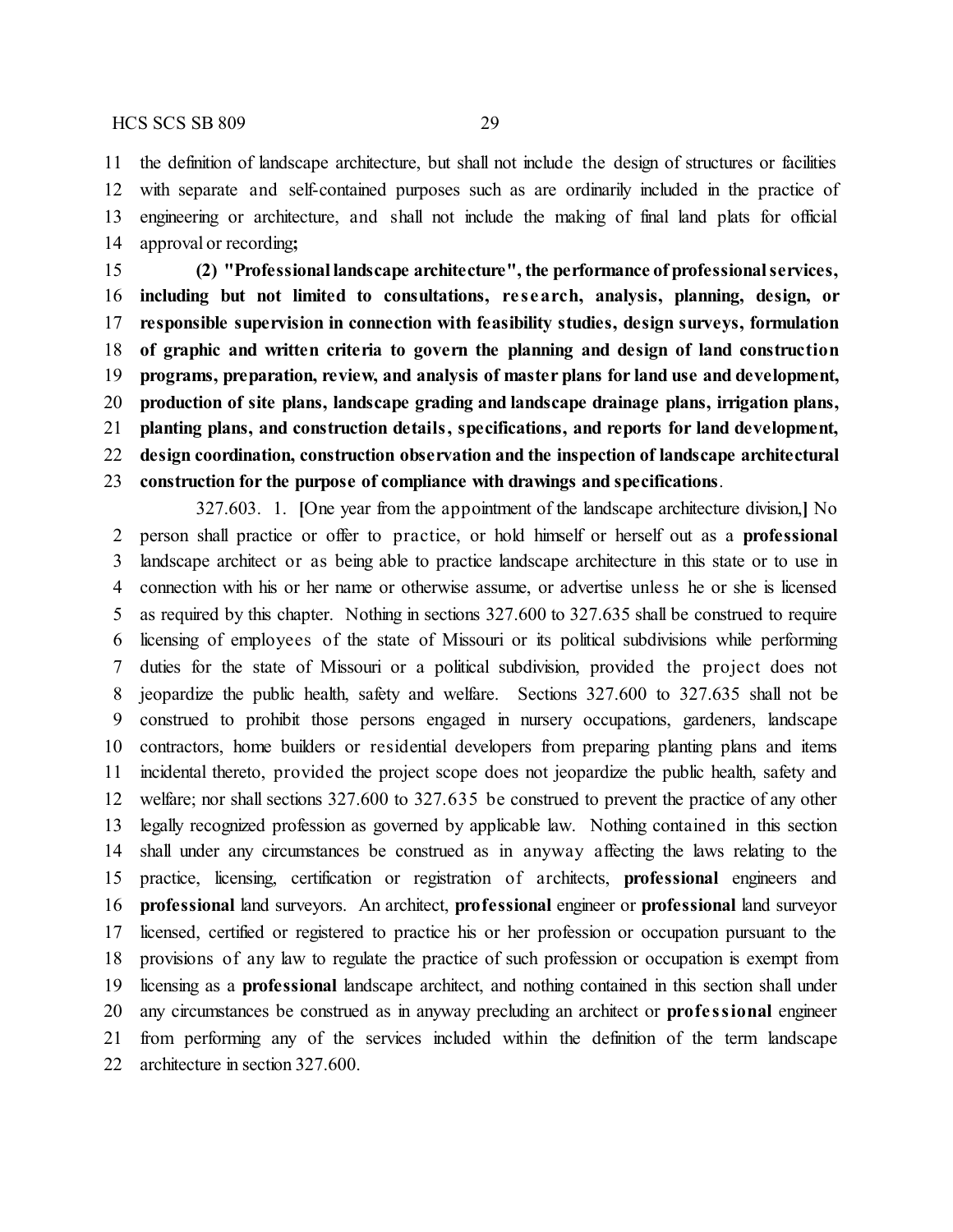### HCS SCS SB 809 30

 2. **[**The licensure requirement shall be waived for those persons who hold a current registration by the division as a landscape architect on or before August 28, 2001, provided that application is made on a form prescribed by the board on or before December 31, 2002. The licensure requirement shall be waived for those persons whose certificates of registration have expired on or before August 28, 2002, by being approved by the board for reinstatement of expired registration and then making application for licensure on a form prescribed by the board on or before December 31, 2002.**] Professional landscape architects shall be in responsible charge of all landscape architectural designs that can affect the health, safety, and welfare of the public within their scope of practice.**

327.607. The board shall conduct all examinations, determine which applicants have successfully passed the examinations and recommend each such applicant to the division for licensure as a **professional** landscape architect. The board may obtain the services of specially trained and qualified persons or organizations to assist in conducting examinations of applicants for licensure. Certification of an applicant's technical qualifications by the **[**council of landscape architectural registration boards**] Council of Landscape Architectural Registration Boards (CLARB)** may be accepted by this state's board as establishing such qualifications and the applicant shall not be required to pass any further examination.

327.612. Any person who is of good moral character, has attained the age of twenty-one years, and has a degree in landscape architecture from an accredited school of landscape architecture and has acquired at least three years satisfactory landscape architectural experience after acquiring such a degree may apply to the board for **[**examination and**]** licensure as a **professional** landscape architect.

327.615. Applications for **[**examinations and**]** licensure as a **professional** landscape architect shall be typewritten on forms approved by the board. The application shall contain the applicant's statements showing the applicant's education, experience, results of previous **professional** landscape architectural licensing examinations, if any, and such other pertinent information as the board may require. Each application shall contain a statement that it is made under oath or affirmation and that its representations are true and correct to the best knowledge and belief of the person signing the application subject to the penalties of making a false affidavit or declaration, and shall be accompanied by the required fee.

327.617. 1. After **[**the board**] it** has **been** determined **[**upon such inquiry and by such methods as it may consider proper**]** that an applicant possesses the qualifications entitling the applicant to be examined, each applicant for examination and licensure as a **professional** landscape architect shall appear before the board or its representatives for examination at the time and place specified **[**by the board in a written notice to each such applicant, provided that an examination shall be given at least once in each calendar year**]**.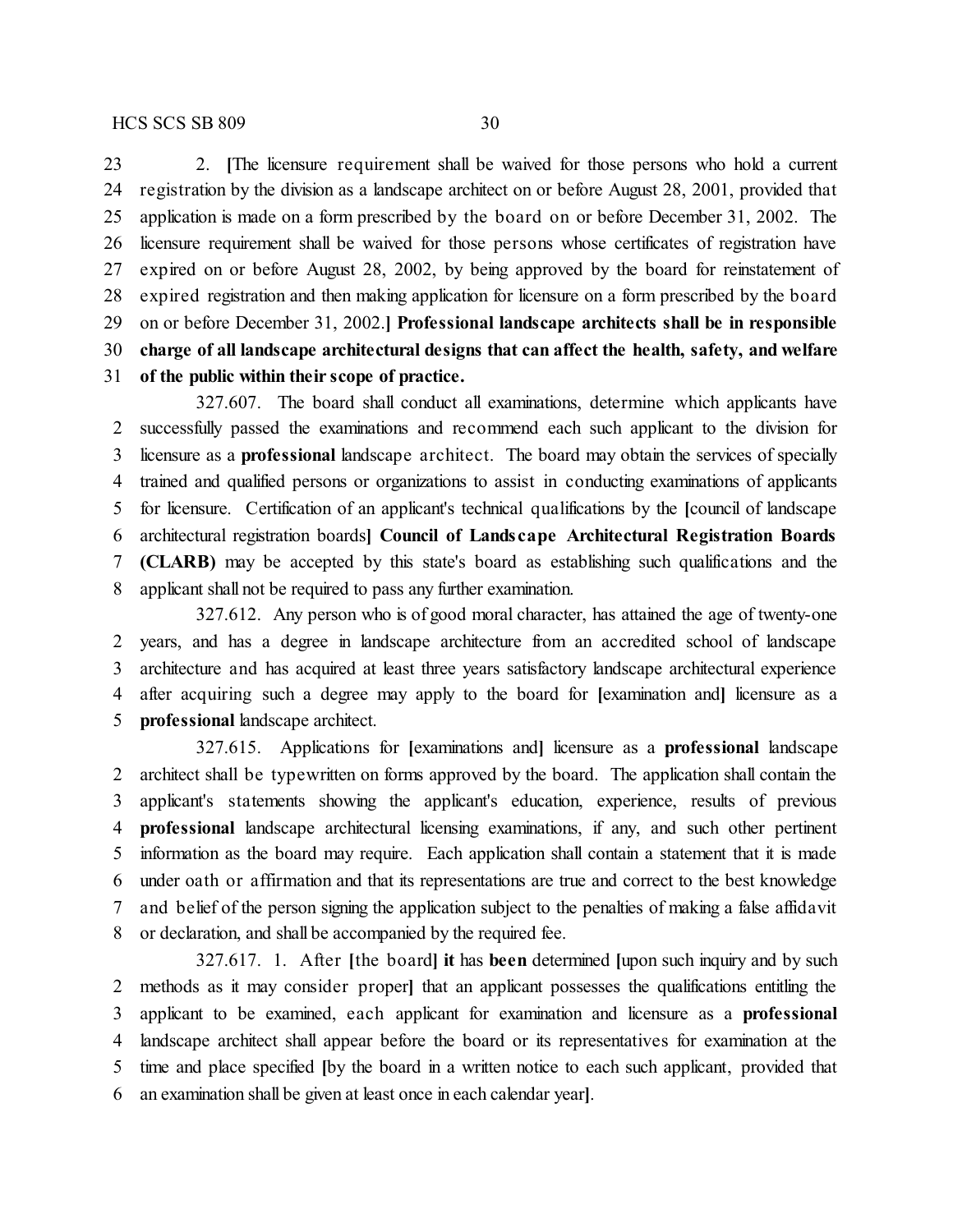2. The **[**written**]** examination shall be of such form, content and duration as determined by the **professional landscape architectural division of the** board to thoroughly test the qualifications of each applicant **to practice landscape architecture in Missouri**.

 3. **An applicant to be eligible for licensure shall make a passing grade on each examination. The "passing grade" shall be fixed by the board but it shall never be higher than the current "passing grade" determined by the Council of Landscape Architectural Registration Boards.**

 **4.** Any person who passes the examination prescribed by the board shall be entitled to be licensed as a **professional** landscape architect in Missouri, subject to the other provisions of sections 327.600 to 327.635.

327.619. If an applicant fails to pass the examination, **[**he**] such applicant** may **[**make application for reexamination on a form furnished to the applicant, and may**]** take another examination at the next scheduled examination.

327.621. 1. The professional license issued to every **professional** landscape architect in Missouri, and certificates of authority issued to corporations under section 327.401, shall be renewed on or before the license renewal date, provided that the required fee is paid. The board may establish, by rule, continuing education requirements as a condition to renewing the license of a **professional** landscape architect, provided that the board shall not require more than thirty such hours. The license of a **professional** landscape architect or the certificate of authority issued to any corporation which is not renewed **[**within three months of**] by** the renewal date shall **[**be suspended automatically, subject to the right of the holder thereof to have such suspended license reinstated within nine months of the date of suspension, if the reinstatement fee is paid. Any license or certificate of authority suspended and not reinstated within nine months of the suspension date shall**]** expire **on the renewal date** and be void and the holder thereof shall have no rights or privileges thereunder; provided, however, any person or corporation whose license has expired under this section may within **three months of the certificate renewal date or at** the discretion of the board, upon payment of the fee, be **renewed,** relicensed**,** or reauthorized under such person's or such corporation's original license number.

 2. Each application for the renewal of a license shall be on a form furnished to the applicant and shall be accompanied by the required fee, but no renewal fee need be paid by any **professional** landscape architect over the age of seventy-five.

327.622. 1. A **professional** landscape architect licensed in this state may apply to the board for inactive license status on a form furnished by the board. Upon receipt of the completed inactive status application form and the board's determination that the licensee meets the requirements established by rule, the board shall declare the licensee inactive and shall place the licensee on an inactive status list. A person whose license is inactive shall not offer or practice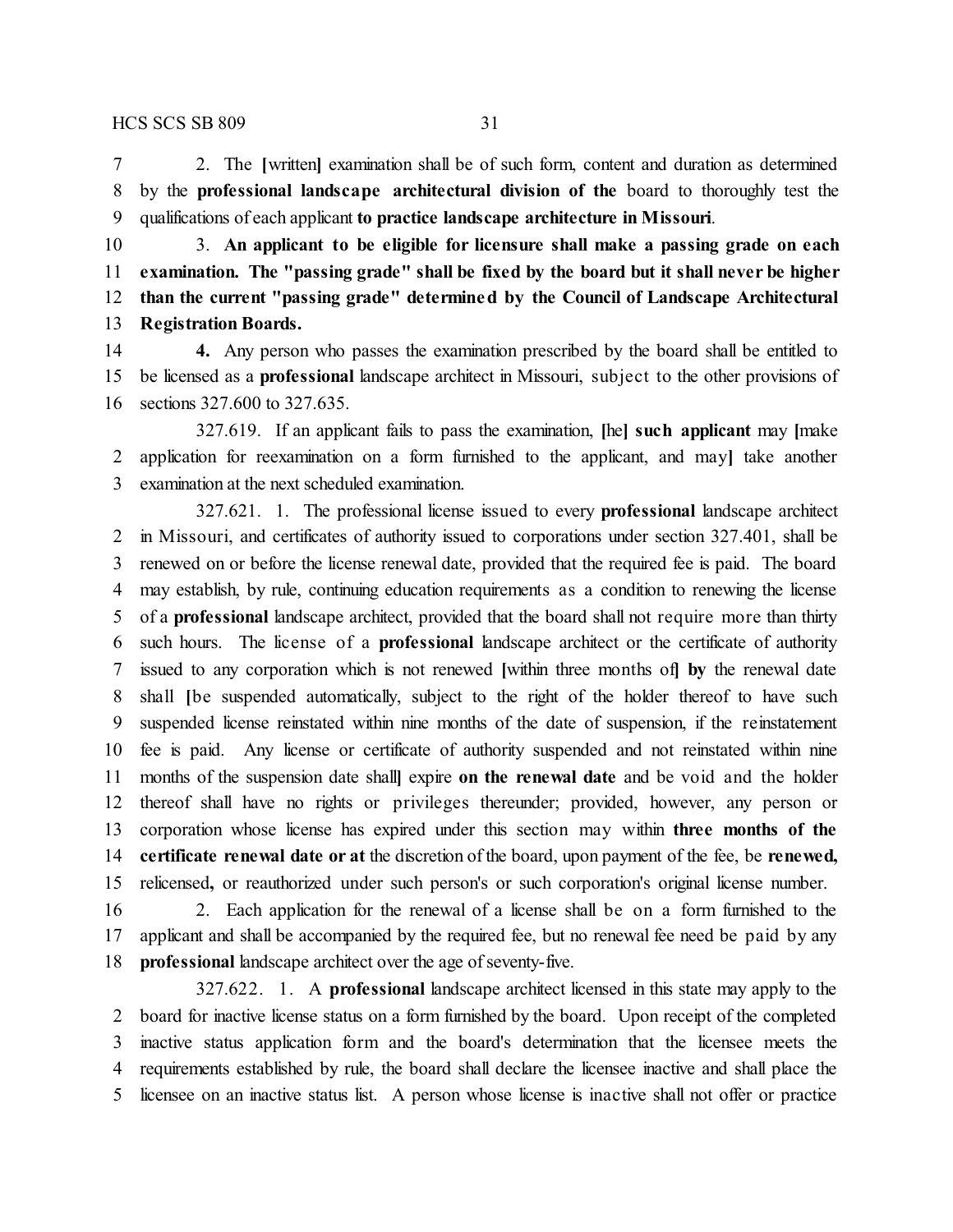landscape architecture within this state, but may continue to use the title "**professional** landscape

architect" **or the initials "PLA" after such person's name**.

 2. If a licensee is granted inactive status, the licensee may return to active status by notifying the board in advance of such intention by paying appropriate fees as determined by the board, and by meeting all established requirements of the board including the demonstration of current knowledge, competency, and skill in the practice of landscape architecture as a condition of **[**reinstatement**] reactivation**.

 3. In the event an inactive licensee does not maintain a current license in any state for a five-year period immediately prior to requesting **[**reinstatement**] reactivation**, that person may be required to take an examination as the board deems necessary to determine such person's qualifications. Such examination shall cover areas designed to demonstrate proficiency in the 17 knowledge of current methods of landscape architecture.

327.629. No person shall practice as a **professional** landscape architect in Missouri as defined in section 327.600 unless and until the board has issued to him or her a license **or certificate of authority** certifying that he or she has been duly licensed as a **professional** landscape architect in Missouri, and unless such licensure has been renewed as provided in section 327.621; provided, however, that nothing in sections 327.600 to 327.635 shall be construed **[**as authorizing a landscape architect to engage in the practice of architecture, engineering, land surveying or to affect or prevent the practice of architecture by an architect licensed pursuant to the laws of this state, or to affect or prevent the practice of engineering by a professional engineer licensed pursuant to the laws of this state, or to affect or prevent the practice of land surveying by a land surveyor licensed pursuant to the laws of this state; or to apply to any person licensed as an architect, professional engineer or land surveyor in this state except that**] to require licensing of a person or corporation who is offering, but not performing or rende ring, landscape architectural services if the person or corporation is licensed to practice landscape architecture in the state or country of residence or principal place of business.** No person shall hold themselves out to be a **professional** landscape architect unless licensed pursuant to the provisions of sections 327.600 to 327.635.

327.630. The right to practice as a **profe ssional** landscape architect shall be deemed a personal right, based upon the qualifications of the individual, evidenced by his or her license and shall not be transferable; provided, however, that any licensed **professional** landscape architect may practice his or her profession through the medium of, or as a member or as an employee of, a partnership or corporation.

327.635. Nothing contained in sections 327.600 to 327.635 shall be considered as a directive to any state department of administration or any political subdivision thereof to employ a **professional** landscape architect.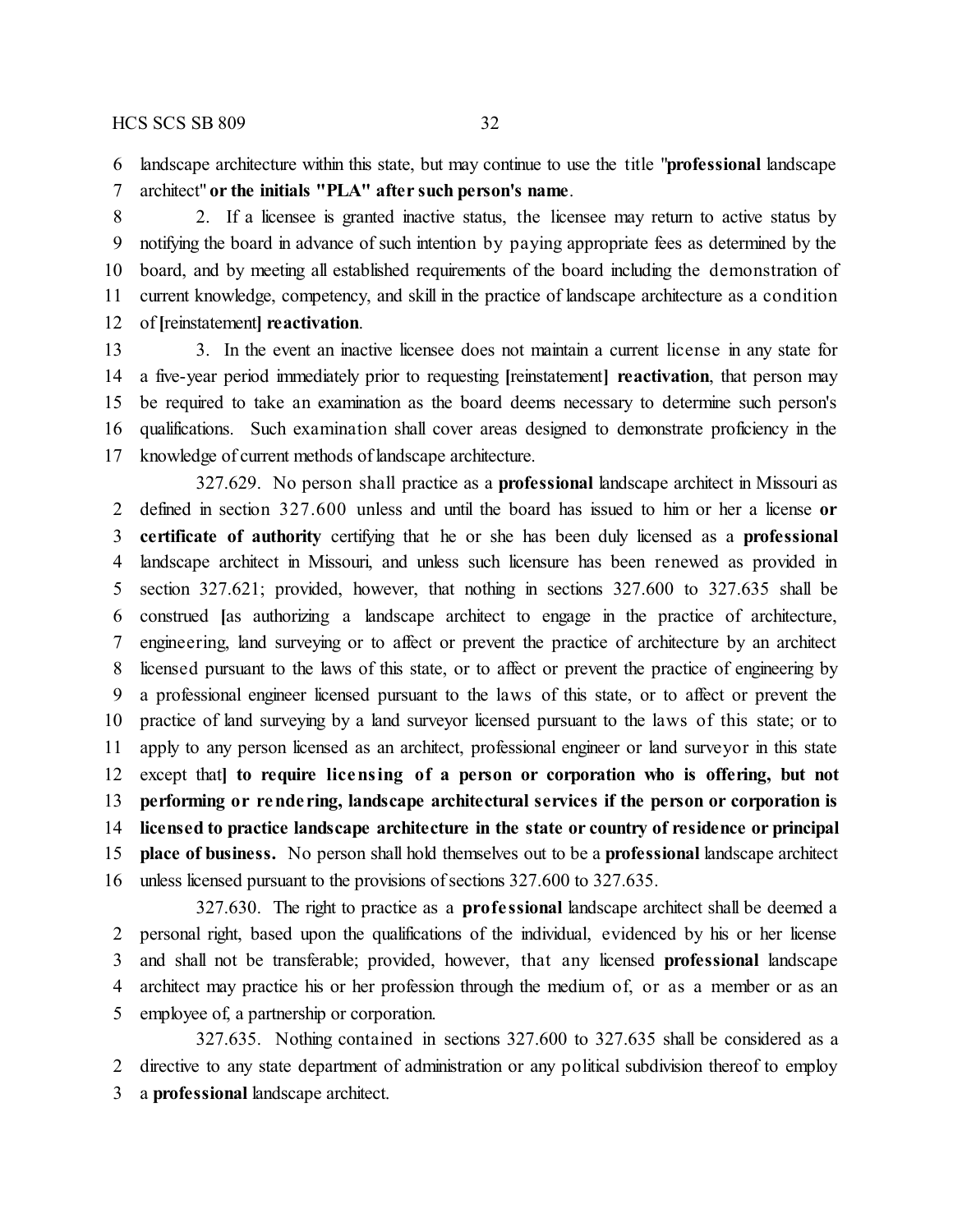**[**327.391. The board shall upon application issue a license to any individual who has at least twenty years of satisfactory experience, and who passes the Fundamentals of Land Surveying examination, the Professional Land Surveying examination, and the Missouri state specific examination provided that any such application is accompanied by the required fee.**]**

**[**327.623. The board may license, in its discretion and without examination, any landscape architect certified, licensed or registered in another state or territory of the United States when such applicant has qualifications which are at least equivalent to the requirements for licensure as a landscape architect in this state.**]**

**[**327.631. 1. The board may refuse to issue any license required pursuant to section 327.629, or renewal or reinstatement thereof, for one or any combination of causes stated in subsection 2 of this section. The board shall notify the applicant in writing of the reasons for the refusal and shall advise the applicant of his or her right to file a complaint with the administrative hearing commission as provided by chapter 621.

 2. The board may cause a complaint to be filed with the administrative hearing commission as provided by chapter 621 against any holder of any license required by section 327.629 or any person who has failed to renew or has surrendered his or her license for any one or any combination of the following causes:

 (1) The person has been finally adjudicated and found guilty, or entered a plea of guilty or nolo contendere, in a criminal prosecution pursuant to the laws of any state or of the United States, for any offense reasonably related to the qualifications, functions or duties of the profession regulated pursuant to sections 327.600 to 327.635, for any offense an essential element of which is fraud, dishonesty or an act of violence, or for any offense involving moral turpitude, 18 whether or not sentence is imposed;

 (2) Use of fraud, deception, misrepresentation or bribery in securing any license or authority, permit or license issued pursuant to sections 327.600 to 327.635 or in obtaining permission to take any examination given or required pursuant to sections 327.600 to 327.635;

 (3) Obtaining or attempting to obtain any fee, charge, tuition or other compensation by fraud, deception or misrepresentation;

 (4) Incompetency, misconduct, gross negligence, fraud, misrepresentation or dishonesty in the performance of the functions or duties of the profession regulated by sections 327.600 to 327.635;

 (5) Violation of, or assisting or enabling any person to violate, any provision of sections 327.600 to 327.635, or of any lawful rule or regulation adopted pursuant to such sections;